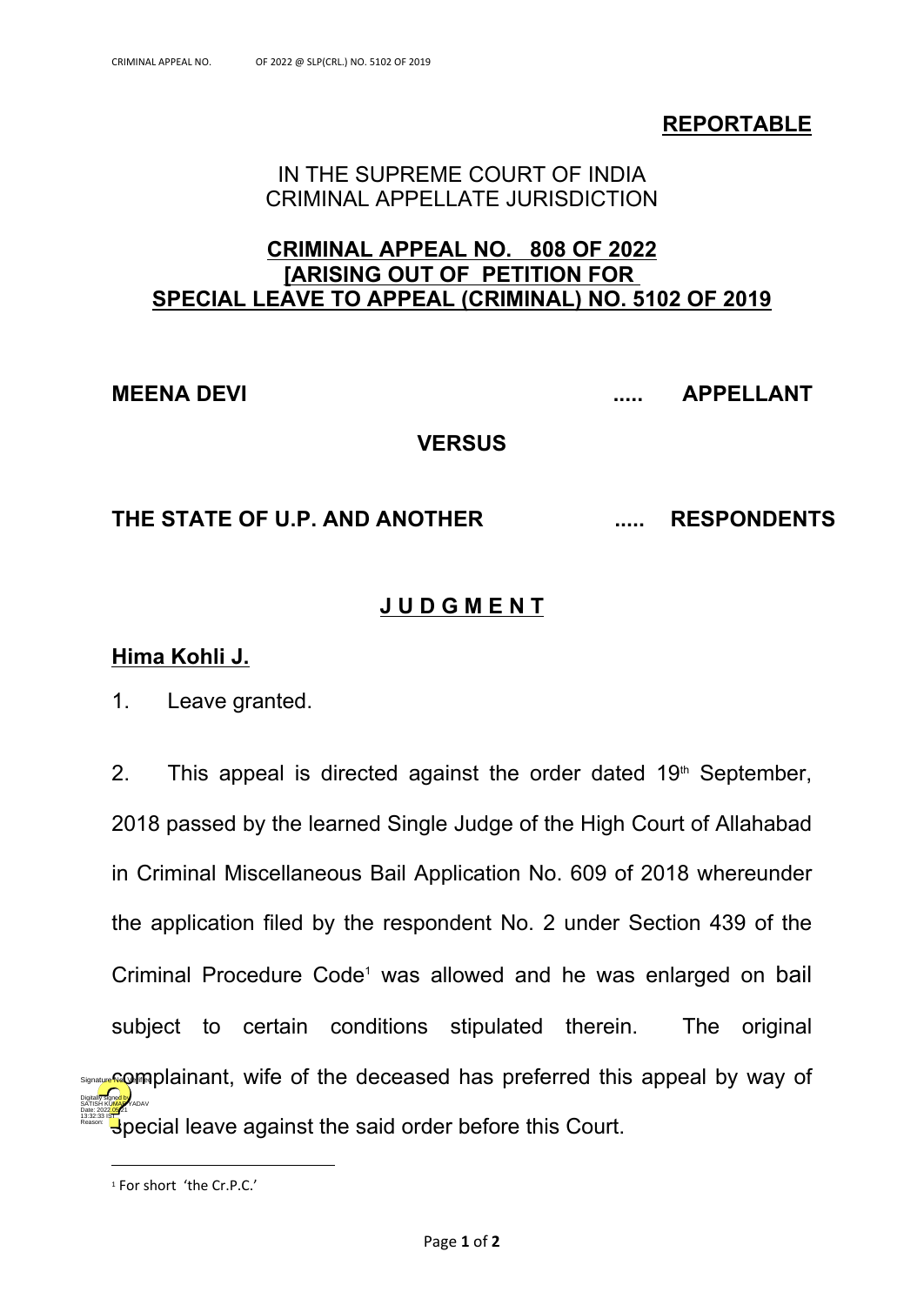3. Initially, petitions for special leave to appeal were filed against two respondents namely, Shivraj Singh alias Lalla Babu [respondent No. 2] and Sonu [respondent No. 3]. However, by an order dated 2 nd July, 2019, the petition qua the respondent No. 3 was dismissed and notice was issued in respect of the second respondent while taking note of the fact that vide judgment dated  $20<sup>th</sup>$  December, 2012, passed by this Court in Criminal Appeal No. 1416 of 2012, bail granted to the said respondent had been cancelled. As a result, Petition for Special Leave to Appeal (Crl.) No. 5103 of 2019 filed by the respondent No. 3 was disposed of.

4. On the basis of a complaint made by Smt. Meena Devi, wife of the deceased, FIR No. 173 of 2012 was registered at P.S. Civil Lines, District Badaun for the offence punishable under Section 302 of the Indian Penal Code<sup>2</sup> . It was stated by the appellant/complainant that when she and her husband, Narain Singh were returning home on a motorcycle in the evening of  $16<sup>th</sup>$  June, 2012, after having visited Badaun where he was to appear in the Court in a case pending trial against the respondent No. 2 herein, four out of the five accused persons came in a Jeep, intercepted them and started firing gunshots at Narain Singh on point blank range. Though the complainant's brother, Sanjeev Kumar Singh accompanied by one Hari Singh, who were following the

<sup>2</sup> For short 'the IPC'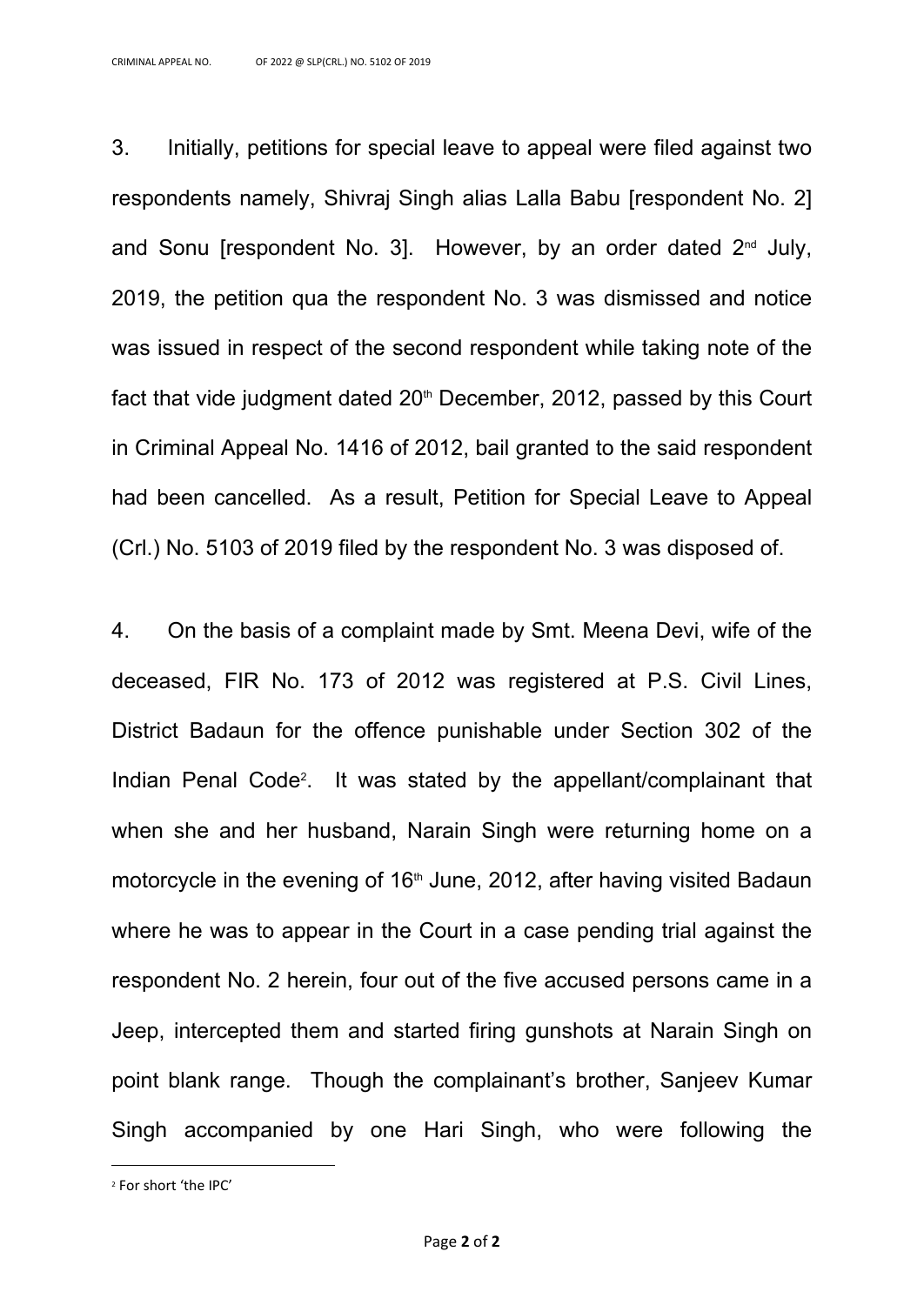deceased and his wife, had tried to save him and take him to the District Hospital, he succumbed to the injuries on route. The complainant stated that the dispute between the parties related to the ownership of a school namely, Janta Junior High School, Madhukar Police Station, Tehsil Shahbad, where her husband was employed as the Head Master. Earlier, on  $13<sup>th</sup>$  December, 2011, the same set of the accused persons had abducted her husband from Asafpur Railway Station, Faizganj, Behata. Respondent No. 2 who claimed ownership of the aforesaid school was instrumental in the said abduction. A case relating to the said abduction was pending trial in a Court in Badaun where the deceased was the prime witness. While in detention in jail at Badaun, respondent No. 2 had hatched a conspiracy with four co-accused persons and planned to eliminate the deceased against whom he bore a grudge of having deposed against him as a witness in the kidnapping case.

5. After the investigation was complete in FIR No.173 of 2012, the respondent No.2 was charged with the offence under Section 302 read with 149 and 120B IPC. Charges were framed against him and the coaccused persons on 3<sup>rd</sup> January, 2014. During the trial, respondent No.2 was admitted to bail. Vide common judgment dated 6<sup>th</sup> January, 2018, the Sessions Court held the respondent No. 2 and the other co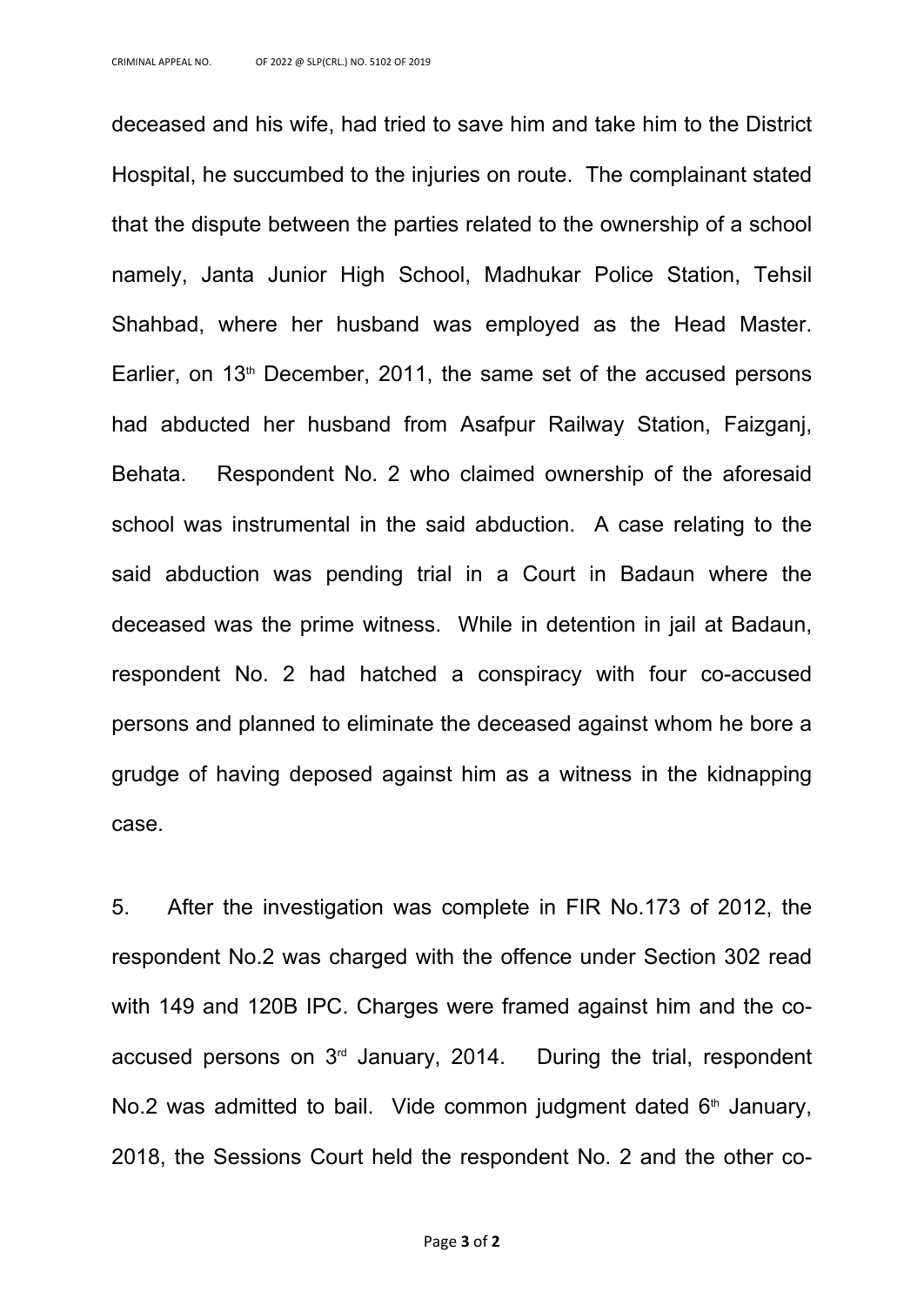accused persons as guilty for the offence under Section 302 read with Sections 149 and 120B IPC. Respondent No.2 was sentenced to undergo life imprisonment. Resultantly, bail granted to the respondent No. 2 and three other co-accused was cancelled.

6. The role of the respondent No. 2 in having hatched a conspiracy with the other co-accused persons of shooting down the deceased, has been elaborately dealt with in paras 53 to 55 of the judgment dated  $6<sup>th</sup>$ January, 2018 passed by the Learned Additional Sessions Judge, Badaun wherein the testimonies of the three eye witnesses namely, P.W.-1, the appellant/complainant herein, P.W.-2, Sanjeev Kumar Singh (brother of the complainant) and P.W.-3, Hari Singh who was accompanying P.W.-2, were considered extensively and it was observed that there was a past history of enmity between the deceased and the respondent No.2 relating to the management of the school. The deceased had even lodged a complaint of his attempted abduction against the respondent No.2. Respondent No. 2 had also got FIR Nos. 343/2003 registered against the deceased under Sections 420, 468, 469 and 471 IPC and the latter was even arrested by the police in the said case. Reference was also made by the trial Court to a letter sent by the respondent No. 2 from jail, threatening to eliminate the deceased. Thus motive to eliminate the deceased due to the past grudge was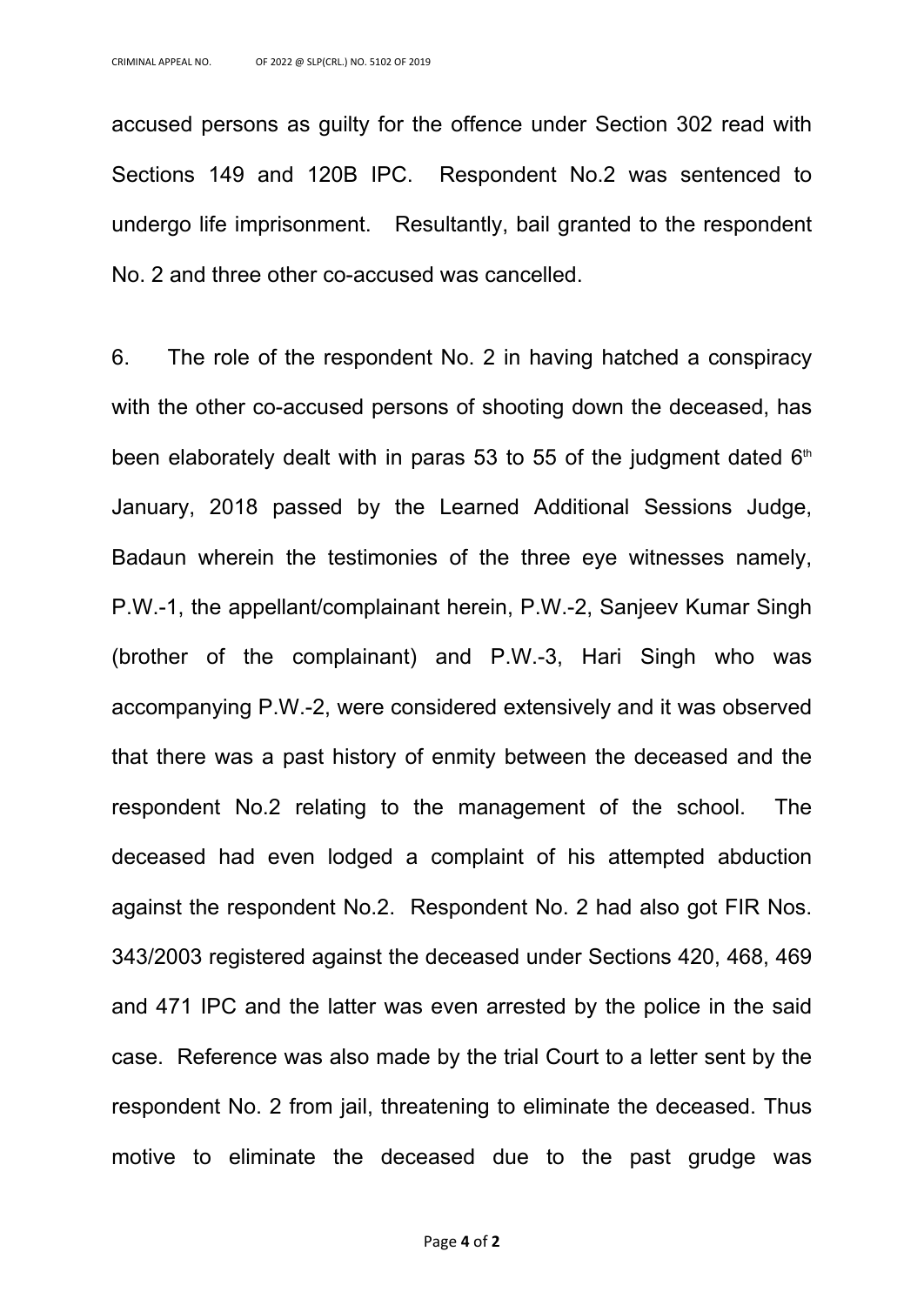established against the respondent No. 2 who was indicated in the crime alongwith the other co-accused who were closely related to him.

7. Aggrieved by the judgment of conviction and order of sentence passed by the trial Court, respondent No. 2 herein and the other accused persons preferred appeals before the High Court, registered as Criminal Appeal Nos. 609 and 610 of 2018. Accompanying the said appeals, were applications moved by them for grant of regular bail. In the impugned order, the High Court has recorded the following submissions made by the learned counsel for the respondent No.2 :-

> "The contention of counsel for the appellant is that the appellant was on bail during the trial and he has not abused or misused the liberty of bail granted to him. However, he has a criminal history of 28 cases including the present two cases which have been explained in paragraph 36. The further contention is that if the prosecution story is believed to be true in toto, the only role assigned to the appellant is of hatching a conspiracy. The further contention is that the role of conspiracy has also been assigned only after the letter was received after three days of the incident and that is also a photostat copy. The original letter has not seen the day of light. There is no explanation regarding the original letter."

8. The said bail application was vehemently opposed by the learned counsel who appeared for the appellant/complainant herein and made the following submissions before the High Court:-

> "The learned counsel for the complainant submitted that the appellant is a hardened criminal but he does not dispute the fact that the only role assigned to the appellant is that of hatching a conspiracy and that too from a jail. The appellant is hereby restrained to approach the complainant or his family members to threaten them. If threat is extended to the complainant or his family members, liberty is given to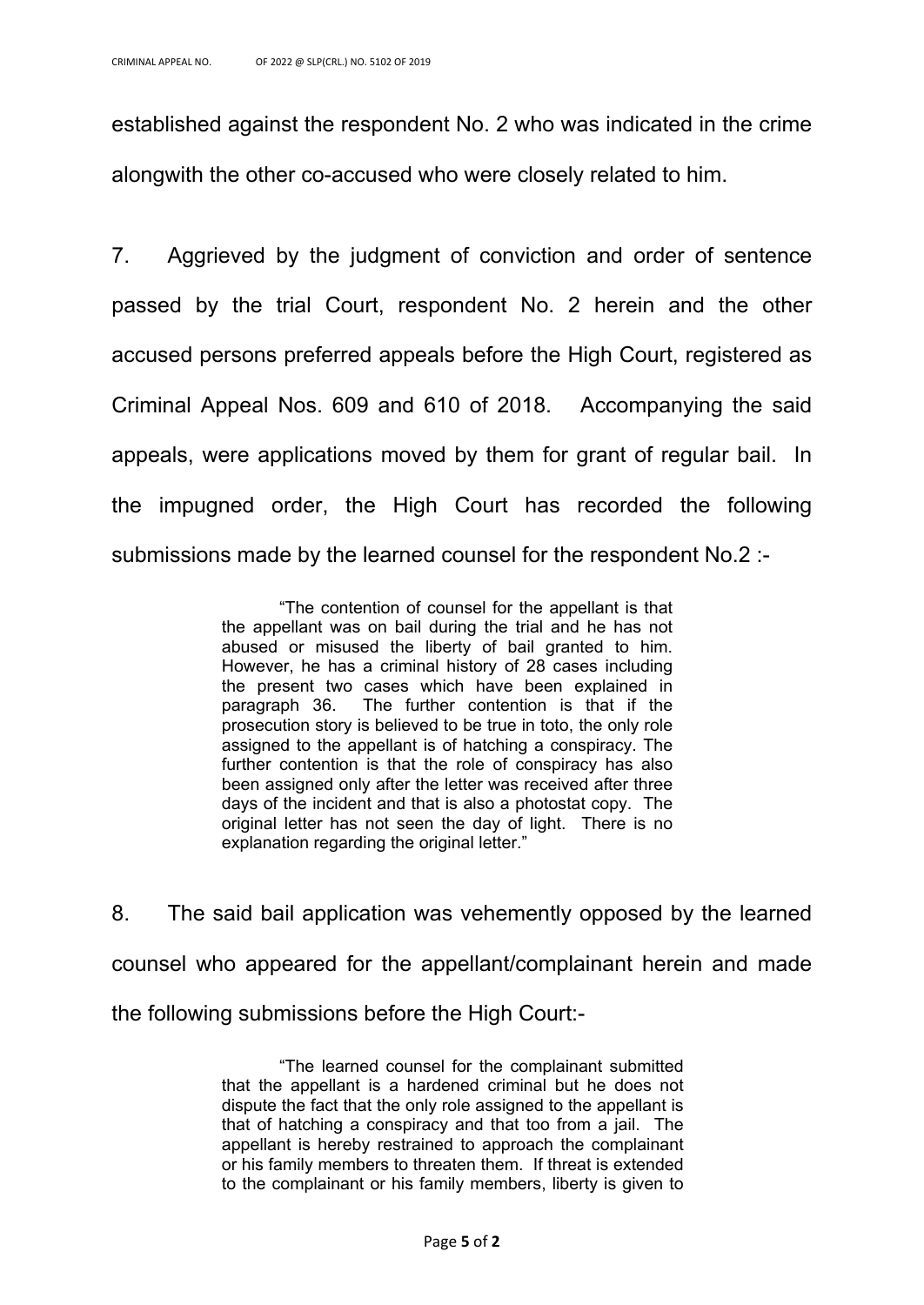the complainant to move a bail cancellation application before this Court."

9. After noting the submissions of learned counsel for the respondent No. 2 and counsel for the complainant and recording that the learned counsel for the State had also opposed the prayer for bail, the High Court proceeded to pass the following order: -

> "In view of the aforesaid, let the appellant - Shivraj Singh alias Lalla Babu convicted and sentenced in S.T. No. 523 of 2013 arising out of Case Crime No. 605 of 2012 under Section 302/149, 120B IPC, Police State Civil Lines, District Badaun be released on bail on his furnishing a personal bond with two sureties each in the like amount to the satisfaction of the court concerned."

10. Assailing the impugned order, Ms. Abha R. Sharma, learned counsel appearing for the appellant/complainant has submitted that the High Court failed to offer any reasons for exercising its discretion in favour of the respondent No.2 and granting him bail; that there was sufficient evidence brought on record before the trial Court which would leave no manner of doubt that the appellant's husband had been shot dead in broad daylight on account of a conspiracy hatched by the respondent No.2 with the co-accused persons who were closely related to him, while he was still in jail; that the deceased had suffered six firearm injuries at the hands of the other co-accused persons who had acted specifically on the instructions of the respondent No.2; that the High Court has overlooked the fact that the respondent No. 2 is a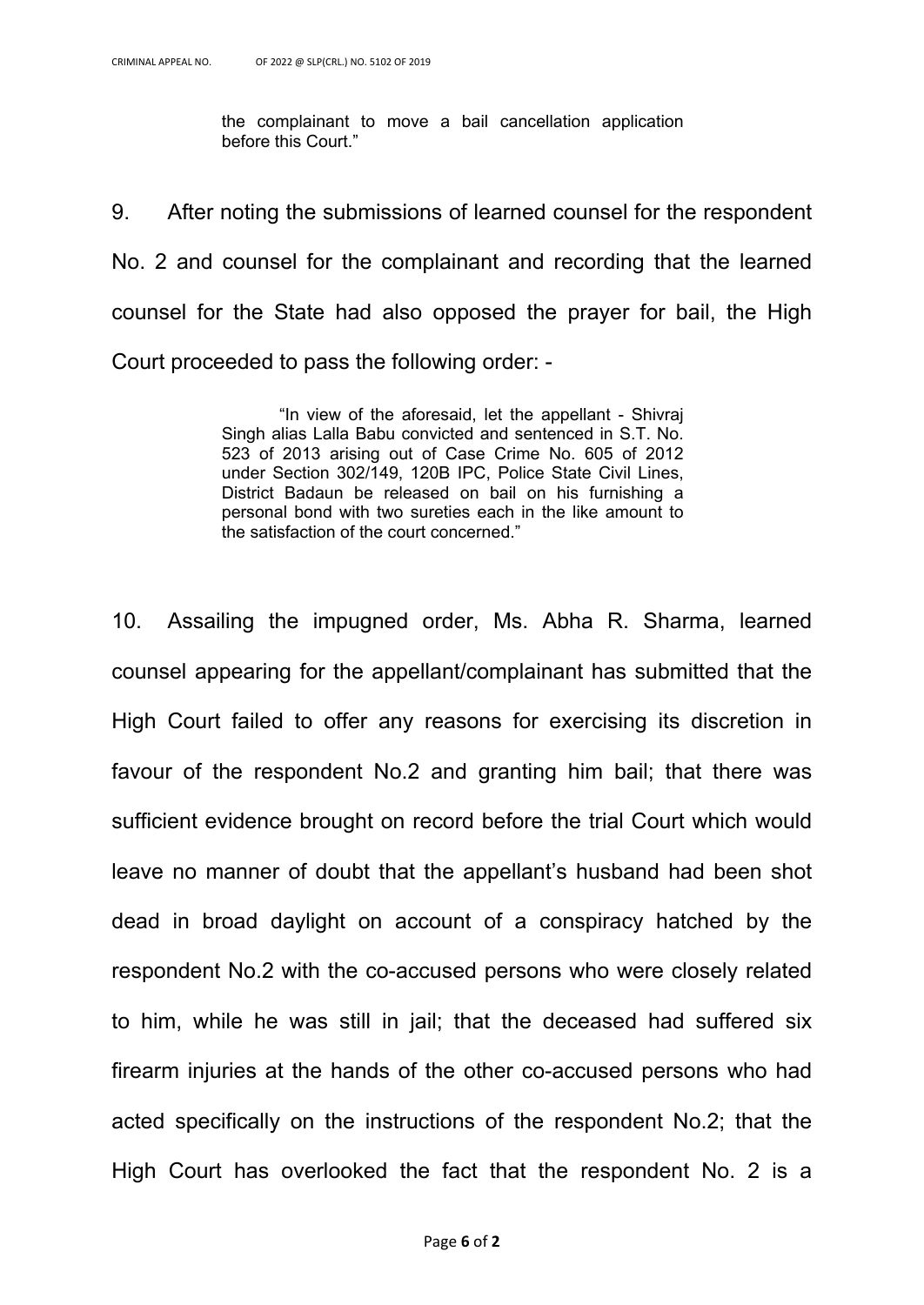history-sheeter who is involved in several criminal cases; that the trial Court having held the respondent No. 2 as guilty for the offence under Section 302 read with 149 IPC, there was sufficient material on record for declining him the relief of bail. Lastly, learned counsel for the appellant/complainant handed over a copy of FIR No.517 of 2019 registered at P.S. Shahabad District Rampur against the respondent No. 2 and four others stating that he had extended a threat to one of the eye witnesses in the case namely, Hari Singh  $[P.W. 3]$  on  $24<sup>th</sup>$  November, 2019 when he was going with his wife to the local market and he was warned not to appear and depose against respondent No.2 in the abduction case of the deceased Narain Singh, that was pending trial.

11. Respondent No.1-State has filed a counter affidavit and an additional affidavit supporting the present appeals by way of special leave. Mr. Sanjay Kumar Tyagi, learned counsel for the State has pointed out that the impugned order is a cryptic one and unsustainable as the High Court has failed to consider the nature of the accusations levelled against the respondent No.2, the gravity of the crime and the severity of the punishment imposed upon him and the fact that there is reasonable apprehension to the life of the appellant and the other eye witnesses. Learned counsel alluded to a case registered against the respondent No.2 at P.S. Shahbad, District Rampur, under Sections 364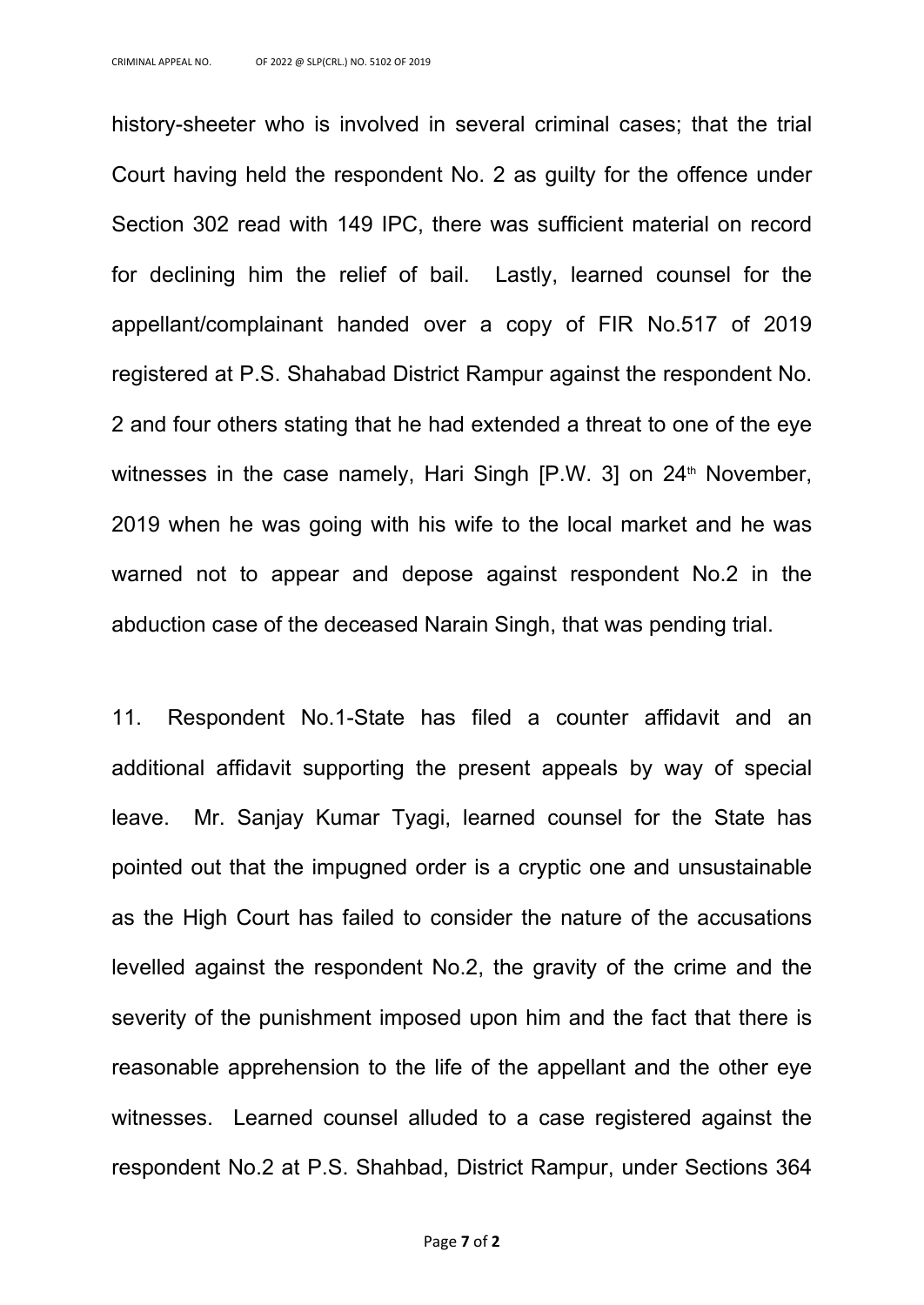and 506 IPC bearing FIR No. 450 of 2019 and stated that the bail application moved by him in the said case was rejected by the court of the learned Additional Sessions Judge, Badaun, taking note of the fact that he is a history-sheeter and involved in a number of criminal cases. Thereafter, respondent No. 2 had filed Bail Application No. 28461 of 2011 before the High Court and vide order dated  $26<sup>th</sup>$  April, 2012, he was enlarged on bail. Aggrieved by the aforesaid order, Ash Mohammed, the complainant in the said case, had filed Criminal Appeal No.1456 of 2012 before this Court which was allowed vide order dated  $20<sup>th</sup>$ September, 2012 and the bail granted to the respondent No. 2 was cancelled.

12. With the additional affidavit filed by the respondent No.1- State, in terms of the order dated  $16<sup>th</sup>$  March, 2022, dilating upon the criminal antecedents of the respondent No.2 described in the counter affidavit as a hardened criminal with 25 criminal cases of serious nature registered against him in different police stations of different districts in the State of Uttar Pradesh, a tabulated statement of 37 criminal cases registered against the said respondent in different districts across the State of Uttar Pradesh has been filed. Learned State counsel has thus urged that bail granted in favour of the respondent No.2 ought to be cancelled forthwith.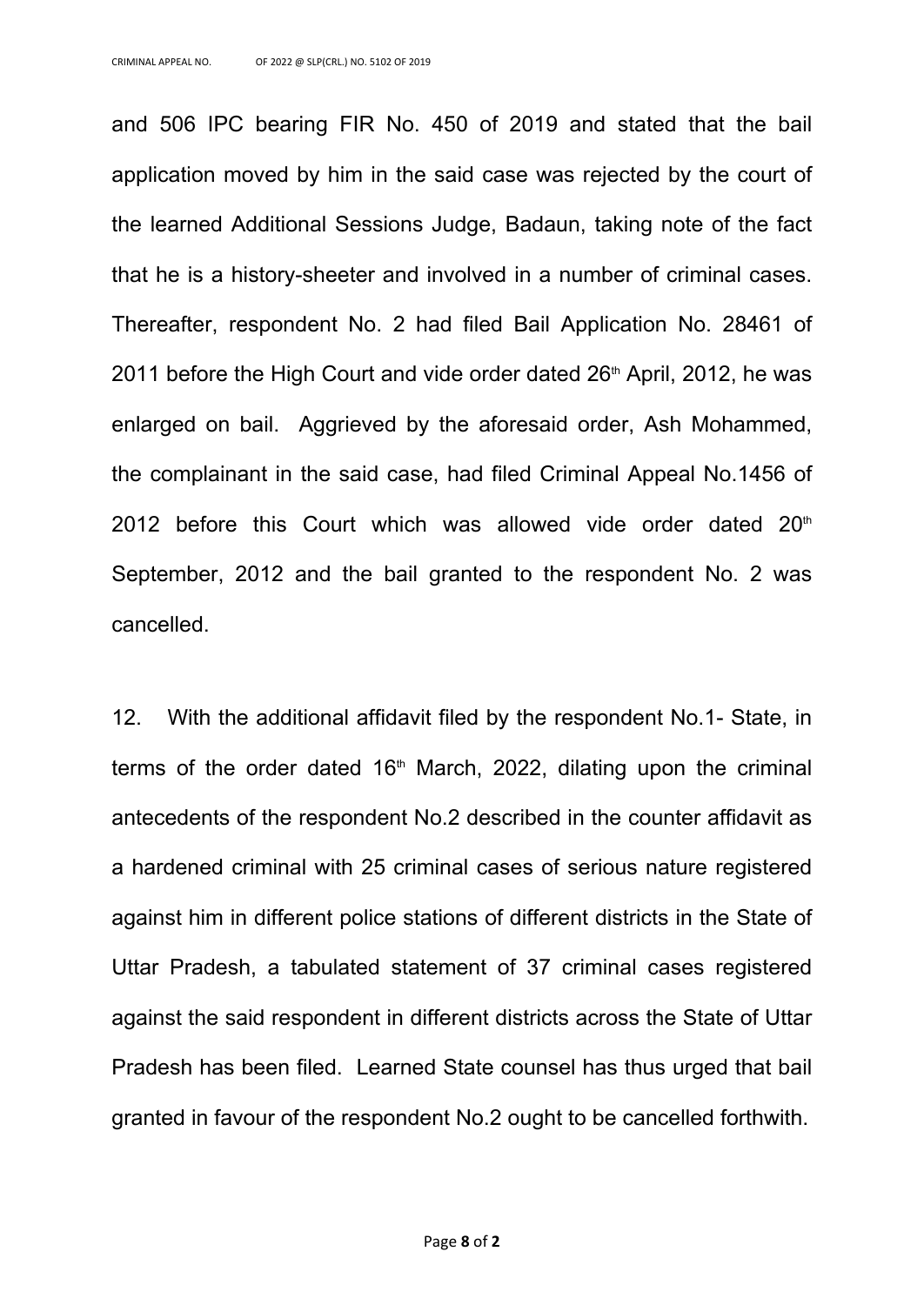13. On the other hand, Ms. Revathy Raghavan, learned counsel appearing for the respondent No. 2 seeks to defend the impugned order stating that the same has been passed being mindful of his advanced age and the fact that he is suffering from several old age ailments. She submitted that there are no special supervening circumstances that would justify cancellation of the bail granted to the respondent No.2 who had fully cooperated during the trial. She further stated that from out of the list of 37 criminal cases registered against the respondent No.2, as furnished by the respondent No.1 – State, he has been acquittal in quite a few and some are still pending trial and that he has a good case on merits even in the pending appeal where he has been extended the benefit of bail by virtue of the impugned order. Therefore, the discretion exercised by the High Court in favour of the respondent No. 2 does not deserve any interference.

14. We have given our thoughtful consideration to the rival submissions of learned counsel for the appellant – complainant, respondent No.1 – State and the respondent No. 2 – accused and have carefully examined the record.

15. This Court is called upon to decide as to whether the High Court has rightly exercised the power conferred under Section 439 of the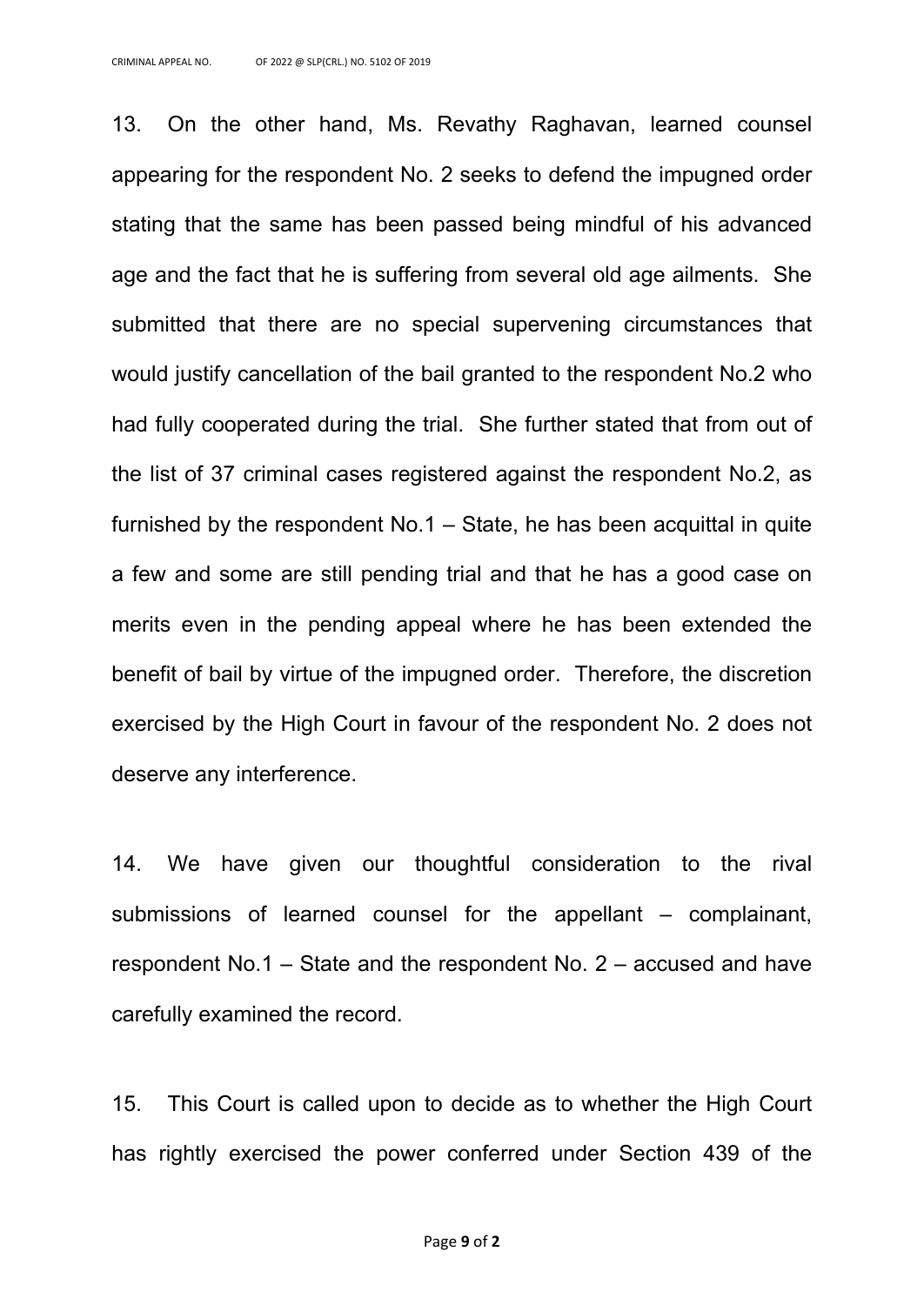Cr.P.C for granting bail in favour of the respondent No. 2 in the given facts of the case.

16. It cannot be gainsaid that the power to grant bail under Section 439 Cr.P.C. is wide ranging. Nonetheless, it has been consistently emphasized in several judicial verdicts that exercise of the said discretionary powers vested in the Court when considering grant of bail, ought to be in a judicious manner and not as a matter of course. In *Ram* 

## *Govind Upadhyay v. Sudarshan Singh And Others*<sup>3</sup> *,* a Division Bench

of this Court had laid down the following guiding principles while exercising the power to grant bail:-

> "3. Grant of bail though being a discretionary order – but, however, calls for exercise of such a discretion in a judicious manner and not as a matter of course. Order for bail bereft of any cogent reason cannot be sustained. Needless to record, however, that the grant of bail is dependent upon the contextual facts of the matter being dealt with by the court and facts, however, do always vary from case to case…… The nature of the offence is one of the basic considerations for the grant of bail – more heinous is the crime, the greater is the chance of rejection of the bail, though, however, dependent on the factual matrix of the matter.

> 4. Apart from the above, certain other which may be attributed to be relevant considerations may also be noticed at this juncture, though however, the same are only illustrative and not exhaustive, neither there can be any. The consideration being:

> (a) While granting bail the court has to keep in mind not only the nature of the accusations, but the severity of the punishment, if the accusation entails a conviction and the nature of evidence in support of the accusations.

<sup>3</sup> (2002) 3 SCC 598,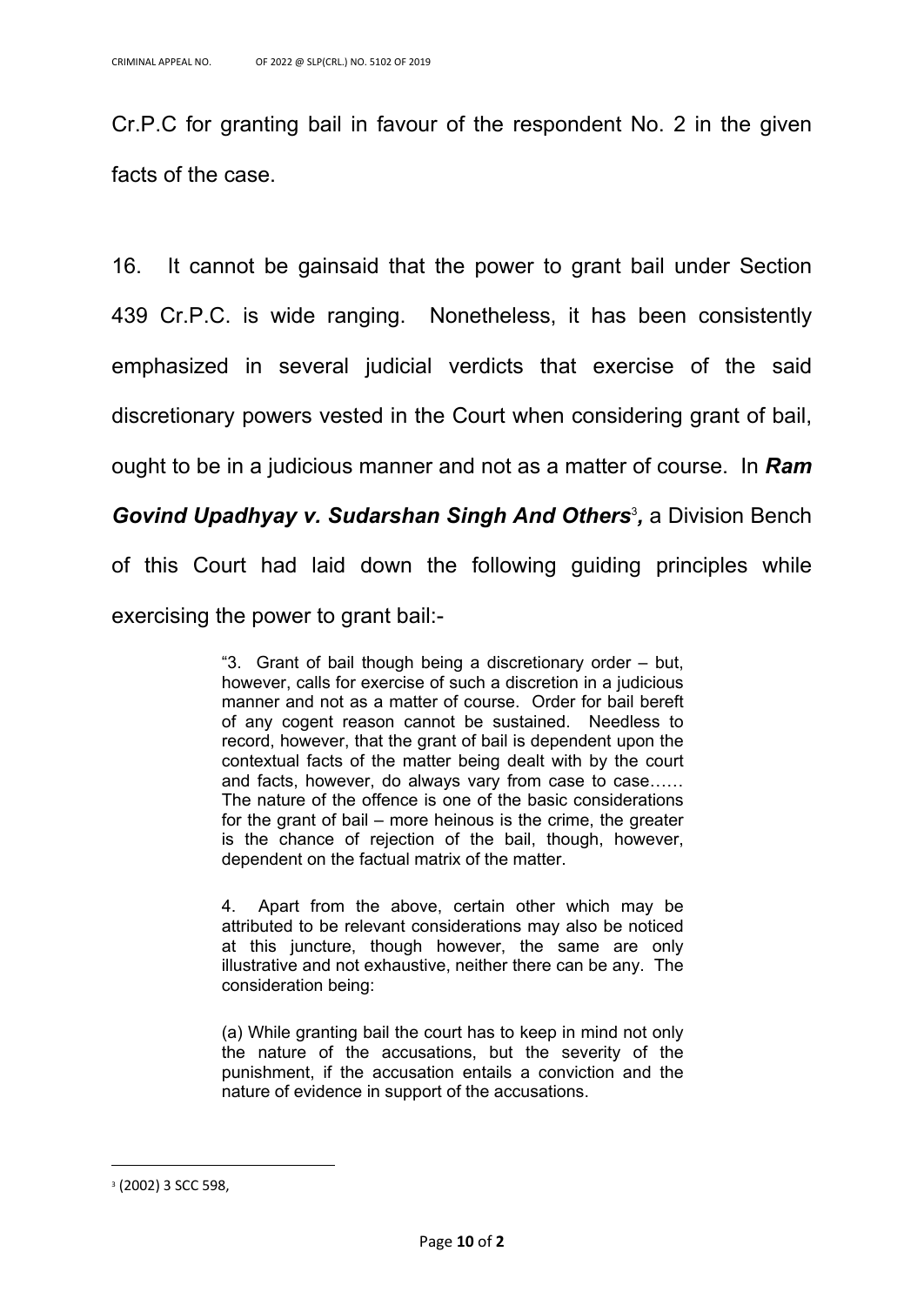(b) Reasonable apprehensions of the witnesses being tampered with or the apprehension of there being a threat for the complainant should also weigh with the court in the matter of grant of bail.

(c) While it is not expected to have the entire evidence establishing the guilt of the accused beyond reasonable doubt but there ought always to be a prima facie satisfaction of the court in support of the charge.

(d) Frivolity in prosecution should always be considered and it is only the element of genuineness that shall have to be considered in the matter of grant of bail, and in the event of there being some doubt as to the genuineness of the prosecution, in the normal course of events, the accused is entitled to an order of bail."

17. Holding as above, the Court went on to consider the guiding factors when called upon to assess the validity of an order passed by the High Court granting bail and has opined that ordinarily, this Court would refrain from interfering with an order passed by the High Court, either granting or rejecting the relief of bail to an accused. However, wherever it is noticed that such a discretion has been exercised by the High Court without proper application of mind or in contravention of the directions issued by this Court, such an order shall be susceptible to interference.

18. In a recent decision, authored by one of us (Dr. D.Y. Chandrachud, J.) in *Mahipal v. Rajesh Kumar alias Polia And Another*4, a case where the offence committed was under Section 302 of the IPC, trial was pending before the Sessions Court and the bail application filed by

<sup>4</sup> (2020) 2 SCC 118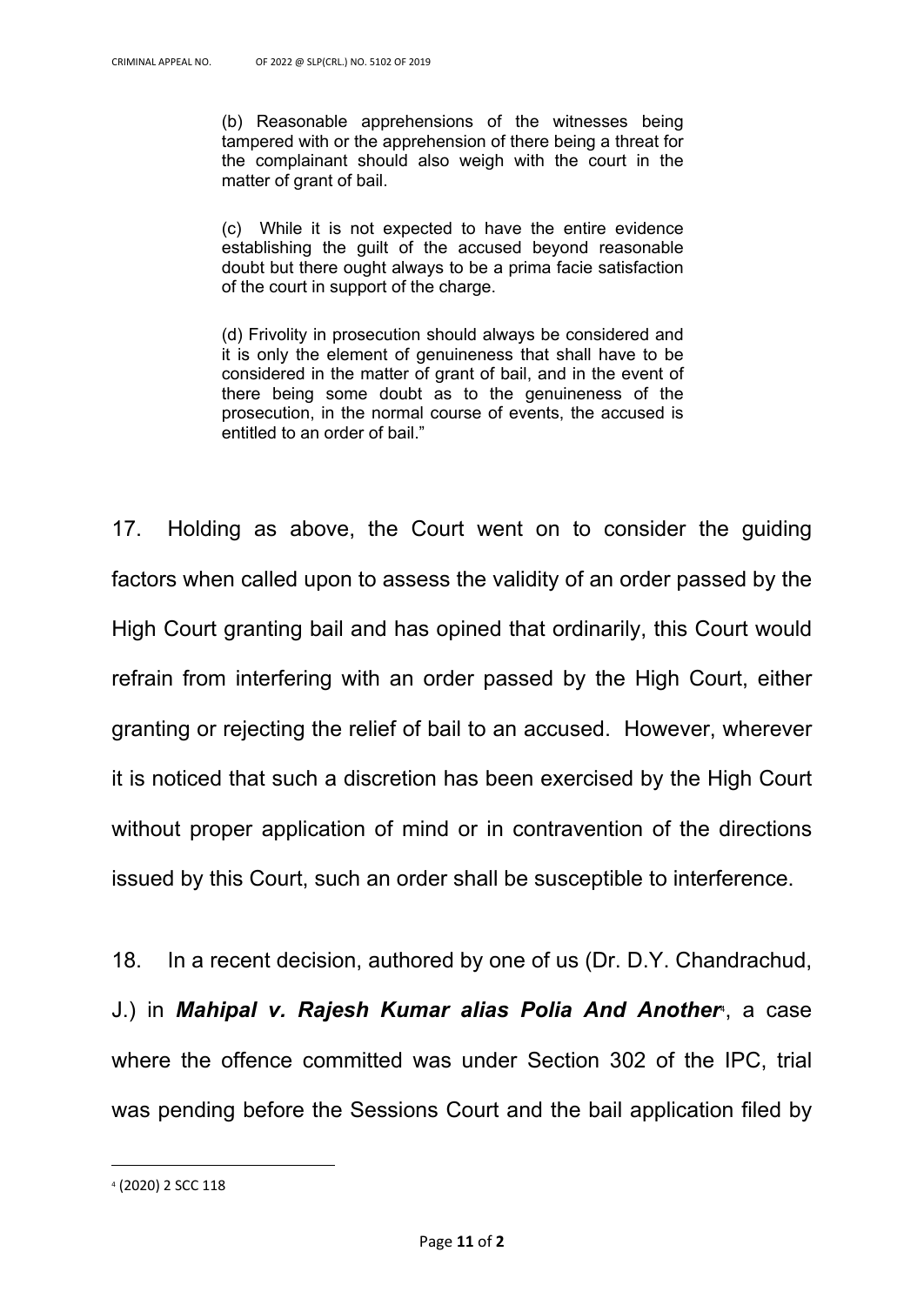the respondent was rejected by the learned Additional Sessions Judge

but was subsequently allowed by the High Court, the following pertinent

### observations have been made :

"12. The determination of whether a case is fit for the grant of bail involves the balancing of numerous factors, among which the nature of the offence, the severity of the punishment and a prima facie view of the involvement of the accused are important. No straitjacket formula exists for courts to assess an application for the grant or rejection of bail. At the stage of assessing whether a case is fit for the grant of bail, the court is not required to enter into a detailed analysis of the evidence on record to establish beyond reasonable doubt the commission of the crime by the accused. That is a matter for trial. However, the Court is required to examine whether there is a prima facie or reasonable ground to believe that the accused had committed the offence and on a balance of the considerations involved, the continued custody of the accused subserves the purpose of the criminal justice system. Where bail has been granted by a lower court, an appellate court must be slow to interfere and ought to be guided by the principles set out for the exercise of the power to set aside bail.

#### xxx

14. The provision for an accused to be released on bail touches upon the liberty of an individual. It is for this reason that this Court does not ordinarily interfere with an order of the High Court granting bail. However, where the discretion of the High Court to grant bail has been exercised without the due application of mind or in contravention of the directions of this Court, such an order granting bail is liable to be set aside. The Court is required to factor, amongst other things, a prima facie view that the accused had committed the offence, the nature and gravity of the offence and the likelihood of the accused obstructing the proceedings of the trial in any manner or evading the course of justice. The provision for being released on bail draws an appropriate balance between public interest in the administration of justice and the protection of individual liberty pending adjudication of the case. However, the grant of bail is to be secured within the bounds of the law and in compliance with the conditions laid down by this Court. It is for this reason that a court must balance numerous factors that guide the exercise of the discretionary power to grant bail on a case-by-case basis. Inherent in this determination is whether, on an analysis of the record, it appears that there is a prima facie or reasonable cause to believe that the accused had committed the crime. It is not relevant at this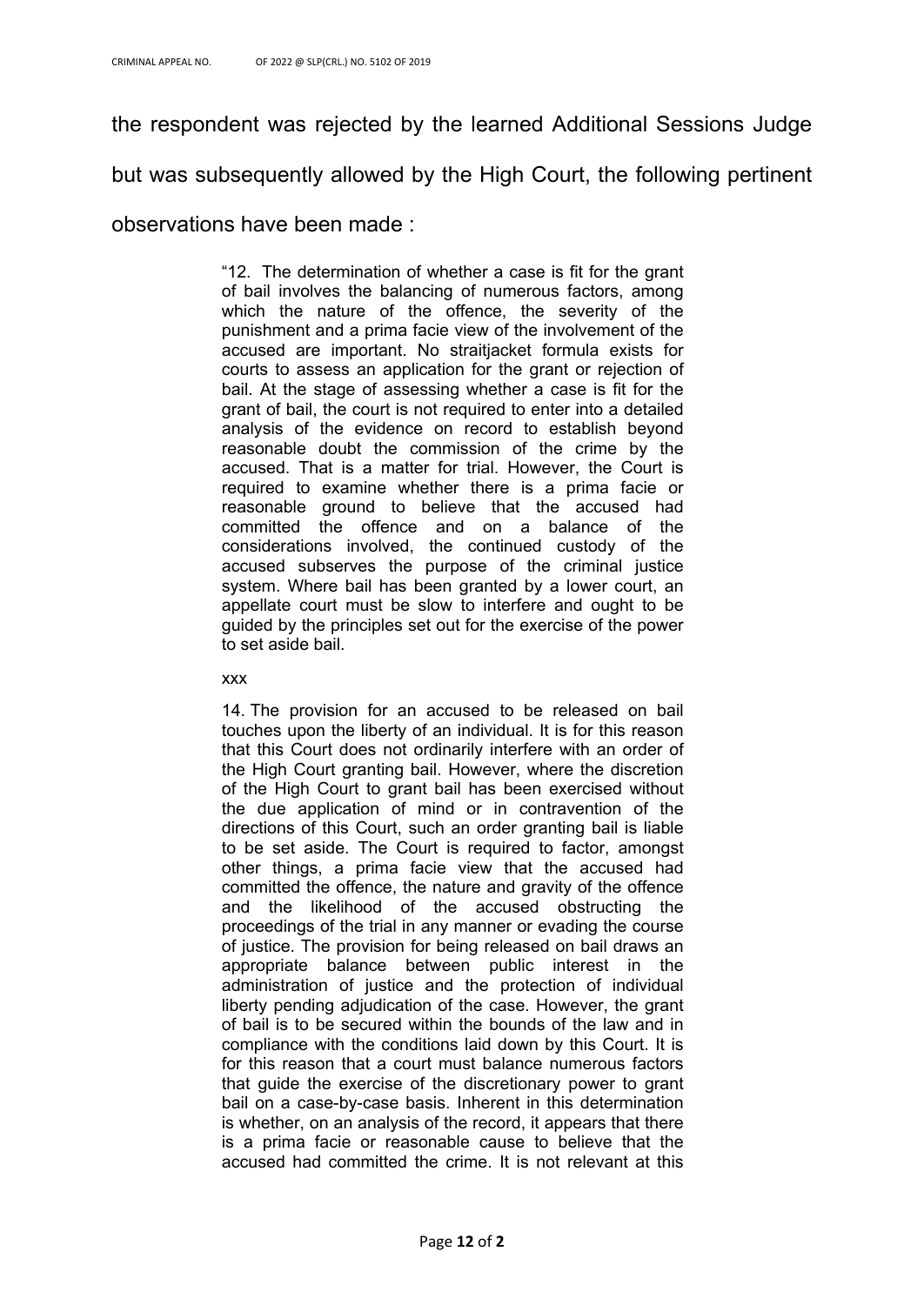stage for the court to examine in detail the evidence on record to come to a conclusive finding."

## 19. In *Prasanta Kumar Sarkar v. Ashis Chatterjee And Another*5*,*

where the accused was facing trial for an offence punishable under Section 302 of the IPC and though his persistent bail applications were rejected by the trial Court, the High Court had granted him bail, which order was set aside by a Division Bench of this Court, the following guidelines were enunciated for assessing the correctness of an order passed by the High Court while granting bail:

> "9. ………It is trite that this Court does not, normally, interfere with an order passed by the High Court granting or rejecting bail to the accused. However, it is equally incumbent upon the High Court to exercise its discretion judiciously, cautiously and strictly in compliance with the basic principles laid down in a plethora of decisions of this Court on the point. It is well settled that, among other circumstances, the factors to be borne in mind while considering an application for bail are:

(i) whether there is any prima facie or reasonable ground to believe that the accused had committed the offence;

(ii) nature and gravity of the accusation;

(iii) severity of the punishment in the event of conviction;

(iv) danger of the accused absconding or fleeing, if released on bail;

(v) character, behaviour, means, position and standing of the accused;

(vi) likelihood of the offence being repeated;

(vii) reasonable apprehension of the witnesses being influenced; and

(viii) danger, of course, of justice being thwarted by grant of bail."

<sup>5</sup> (2010) 14 SCC 496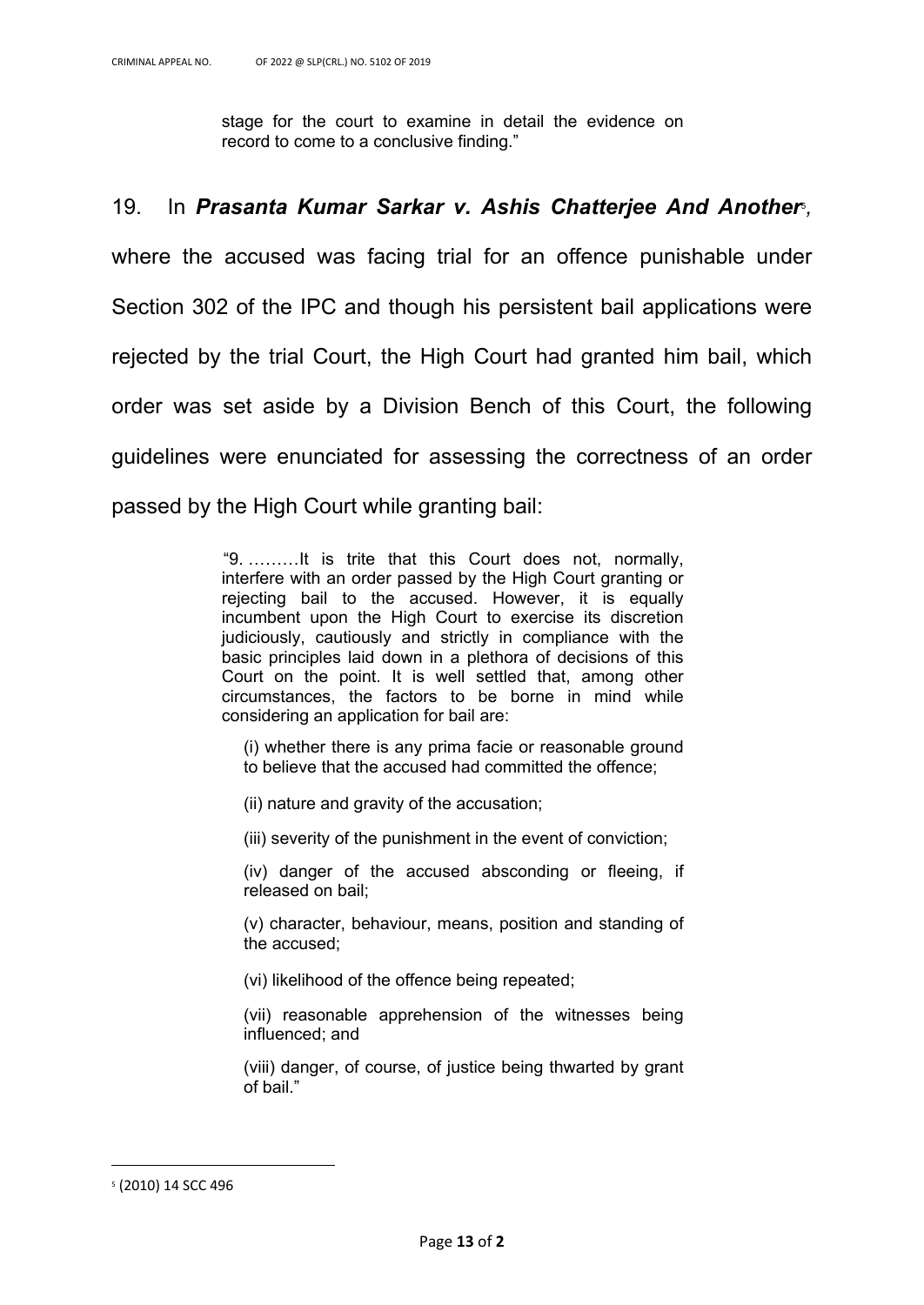20. The aforesaid principles have been underscored in several decisions rendered by this Court including *Kalyan Chandra Sarkar v. Rajesh Ranjan alias Pappu Yadav and Another<sup>6</sup> , Narendra K. Amin (Dr.) v. State of Gujarat and Another<sup>7</sup> , Dipak Shubhashchandra Mehta v. Central Bureau of Investigation and Another<sup>8</sup> , Abdul Basit alias Raju and Others v. Mohd. Abdul Kadir Chaudhary and Another*<sup>9</sup> , *Neeru Yadav v. State of Uttar Pradesh and Another*<sup>10</sup> , *Anil Kumar Yadav v. State (NCT of Delhi) and Another*<sup>11</sup> , *Mahipal v. Rajesh Kumar alias Polia and Another*<sup>12</sup> , and as recently as in *Jagjeet Singh and Others v. Ashish Mishra alias Monu and Another*<sup>13</sup> *, Ms. Y. v. State of Rajasthan and Another<sup>14</sup>* and *Ms. P. v. State of Madhya Pradesh and Another<sup>15</sup> .*

21. At the cost of repetition, it may be highlighted that the considerations that weigh with the Appellate Court when called upon to examine the correctness of an order granting bail is not on the same footing when it comes to examining an application moved for cancellation

<sup>6</sup> (2004) 7 SCC 528

<sup>7</sup> (2008) 13 SCC 584

<sup>8</sup> (2012) 4 SCC 134

<sup>9</sup> (2014) 10 SCC 754

<sup>10</sup> (2014) 16 SCC 508 <sup>11</sup> (2018) 12 SCC 129

<sup>12</sup> (2020) 2 SCC 118

<sup>13</sup> (2022) SCC online SC 453

<sup>14</sup> 2022 SCC OnLine SC 458

<sup>&</sup>lt;sup>15</sup> Criminal Appeal No.740 of 2022 (arising out of SLP (Crl.) No. 3564 of 2022) decided on 05.05.2022.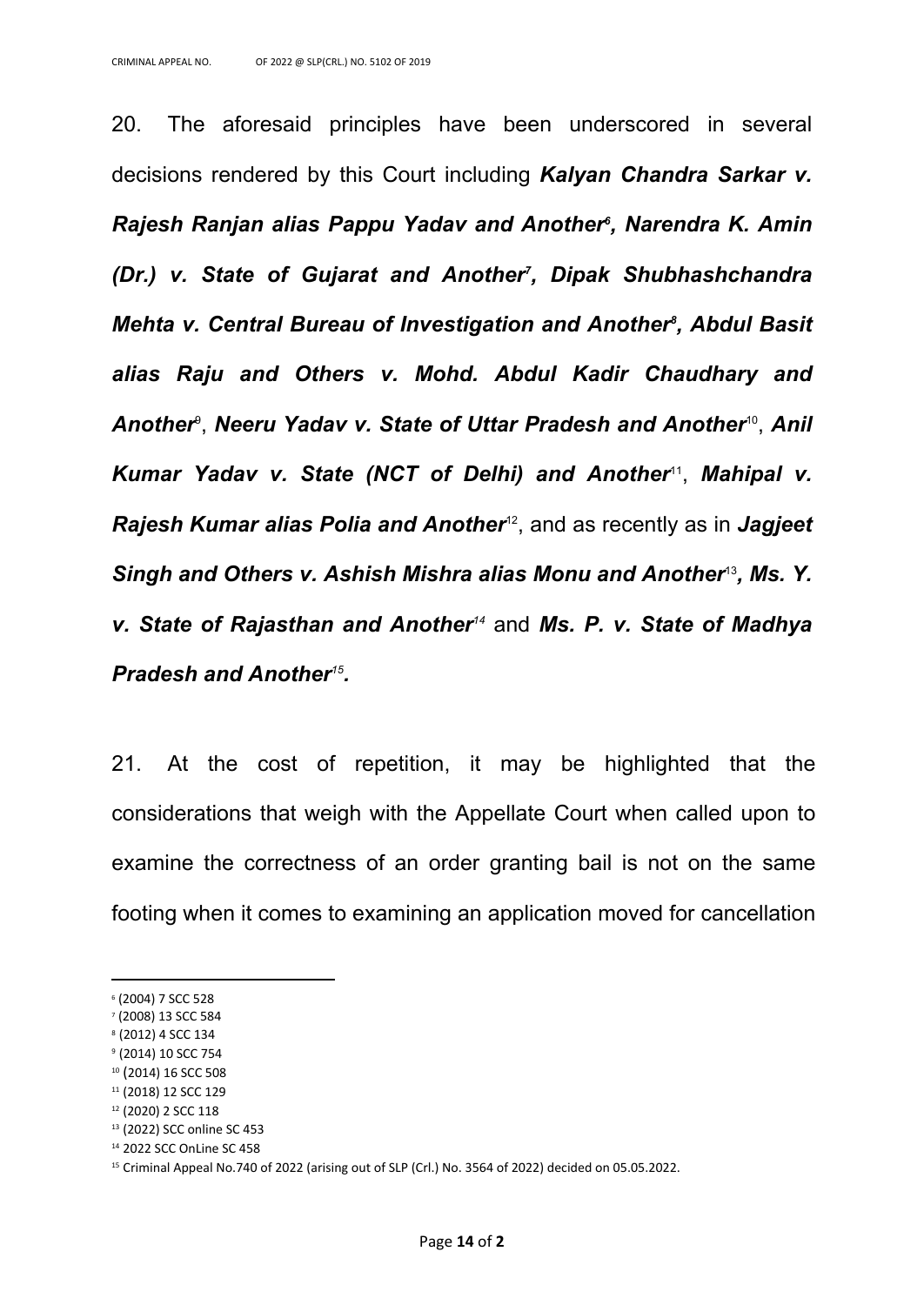of bail. The yardstick for testing the correctness of an order granting bail is whether the court below has exercised its discretion in an improper or arbitrary manner thereby vitiating the said order. When it comes to assessing an application seeking cancellation of bail, the Appellate Court looks out for, amongst others, supervening circumstances or any violation of the conditions of bail imposed on the person who has been accorded such a relief. In this context, we may profitably cite the decision of a Division Bench of this Court in *Prakash Kadam and Others v. Ramprasad Vishwanath Gupta and Another<sup>®</sup>, where it was* 

held thus :

"18. In considering whether to cancel the bail the court has also to consider the gravity and nature of the offence, prima facie case against the accused, the position and standing of the accused, etc. If there are very serious allegations against the accused his bail may be cancelled even if he has not misused the bail granted to him. Moreover, the above principle applies when the *same* court which granted bail is approached for cancelling the bail. It will not apply when the order granting bail is appealed against before an appellate/Revisional Court.

19. In our opinion, there is no absolute rule that once bail is granted to the accused then it can only be cancelled if there is likelihood of misuse of the bail. That factor, though no doubt important, is not the only factor. There are several other factors also which may be seen while deciding to cancel the bail."

22. The aforesaid principles guiding the grant of bail have been restated in *Neeru Yadav v. State of Uttar Pradesh And Another<sup>17</sup>, in* the following words:

<sup>&</sup>lt;sup>16</sup> (2011) 6 SCC 189

<sup>17</sup> (2014) 16 SCC 508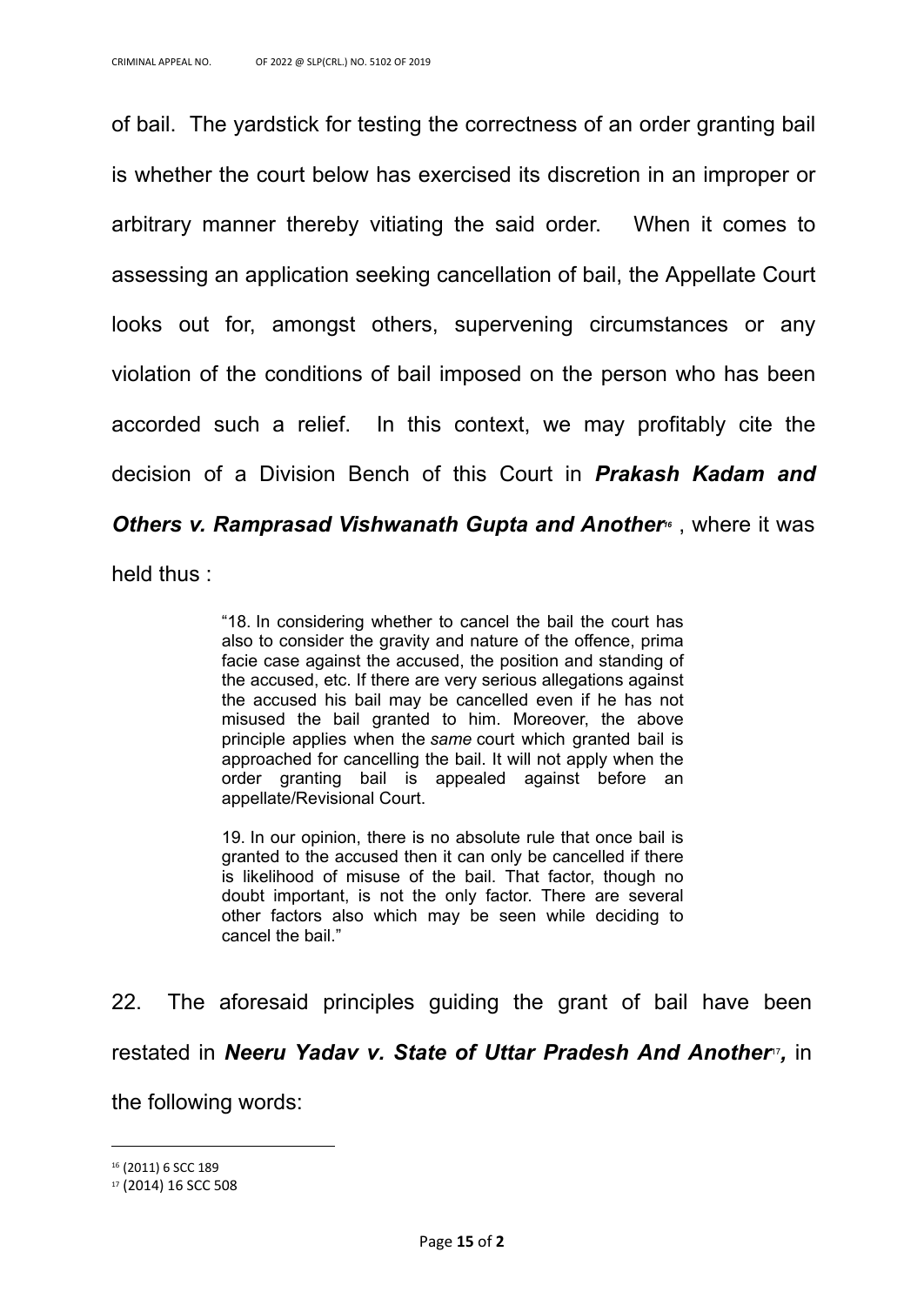"12. We have referred to certain principles to be kept in mind while granting bail, as has been laid down by this Court from time to time. It is well settled in law that cancellation of bail after it is granted because the accused has misconducted himself or of some supervening circumstances warranting such cancellation have occurred is in a different compartment altogether than an order granting bail which is unjustified, illegal and perverse. If in a case, the relevant factors which should have been taken into consideration while dealing with the application for bail have not been taken note of, or bail is founded on irrelevant considerations, indisputably the superior court can set aside the order of such a grant of bail. Such a case belongs to a different category and is in a separate realm. While dealing with a case of second nature, the court does not dwell upon the violation of conditions by the accused or the supervening circumstances that have happened subsequently. It, on the contrary, delves into the justifiability and the soundness of the order passed by the court."

## 23. In a recent decision of a three Judge Bench of this Court in *Imran*

#### *v. Mohammed Bhava and Another***18** it has been held as follows:

23. Indeed, it is a well-established principle that once bail has been granted it would require overwhelming circumstances for its cancellation. However, this Court in its judgment in Vipan Kumar Dhir v. State of Punjab[3](https://www.scconline.com/Members/SearchResult.aspx) has also reiterated, that while conventionally, certain supervening circumstances impeding fair trial must develop after granting bail to an accused, for its cancellation by a superior court, bail, can also be revoked by a superior court, when the previous court granting bail has ignored relevant material available on record, gravity of the offence or its societal impact. It was thus observed:—

"9. …… Conventionally, there can be supervening circumstances which may develop post the grant of bail and are non conducive to fair trial, making it necessary to cancel the bail. This Court in Daulat Ram v. State of Haryana observed that:

"Rejection of bail in a non-bailable case at the initial stage and the cancellation of bail so granted, have to be considered and dealt with on different basis. Very cogent and overwhelming circumstances are necessary for an order directing the cancellation of the bail, already granted. Generally speaking, the grounds for cancellation of bail, broadly (illustrative and not exhaustive) are : interference or attempt to interfere

<sup>18</sup> 2022 SCC Online SC 496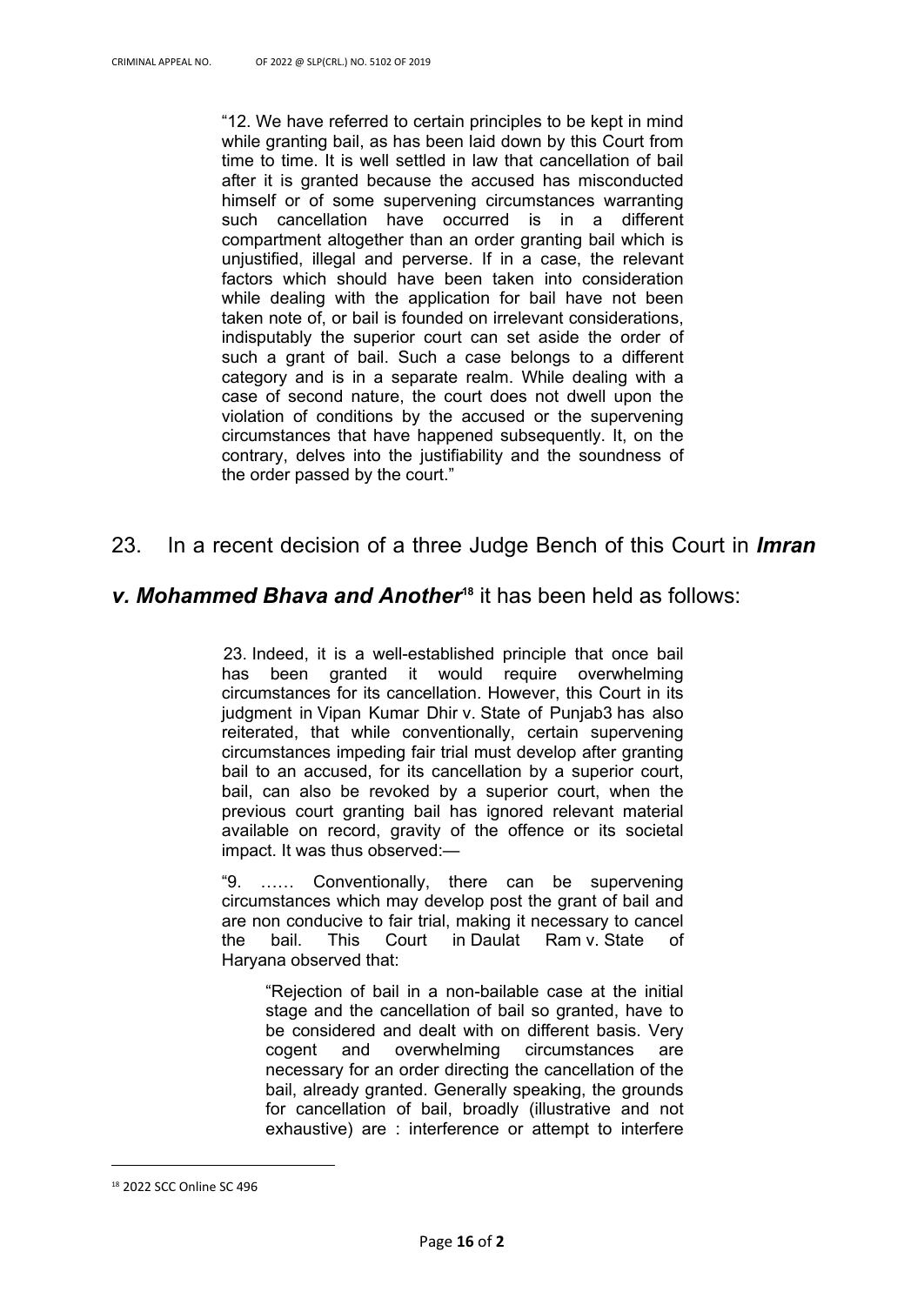with the due course of administration of Justice or evasion or attempt to evade the due course of justice or abuse of the concession granted to the accused in any manner. The satisfaction of the court, on the basis of material placed on the record of the possibility of the accused absconding is yet another reason justifying the cancellation of bail. However, bail once granted should not be cancelled in a mechanical manner without considering whether any supervening circumstances have rendered it no longer conducive to a fair trial to allow the accused to retain his freedom by enjoying the concession of bail during the trial."

10. These principles have been reiterated time and again, more recently by a 3 Judge Bench of this Court in X v. State of Telegana and Another.

11. In addition to the caveat illustrated in the cited decision(s), bail can also be revoked where the court has considered irrelevant factors or has ignored relevant material available on record which renders the order granting bail legally untenable. The gravity of the offence, conduct of the accused and societal impact of an undue indulgence by Court when the investigation is at the threshold, are also amongst a few situations, where a Superior Court can interfere in an order of bail to prevent the miscarriage of justice and to bolster the administration of criminal justice system…"

- 24. xxxxxxx
- 25. xxxxxxx

26. Thus, while considering cancellation of bail already granted by a lower court, would indeed require significant scrutiny at the instance of superior court, however, bail when granted can always be revoked if the relevant material on record, gravity of the offence or its societal impact have not been considered by the lower court. In such instances, where bail is granted in a mechanical manner, the order granting bail is liable to be set aside. Moreover, the decisions cited herein above, enumerate certain basic principles which must be borne in mind when deciding upon an application for grant of bail. Thus, while each case has its own unique factual matrix, which assumes a significant role in determination of bail matters, grant of bail must also be exercised by having regard to the above-mentioned well-settled principles.

24. Coming back to the case in hand, a glance at the impugned order passed by the High Court is to state the least, cryptic and non-speaking,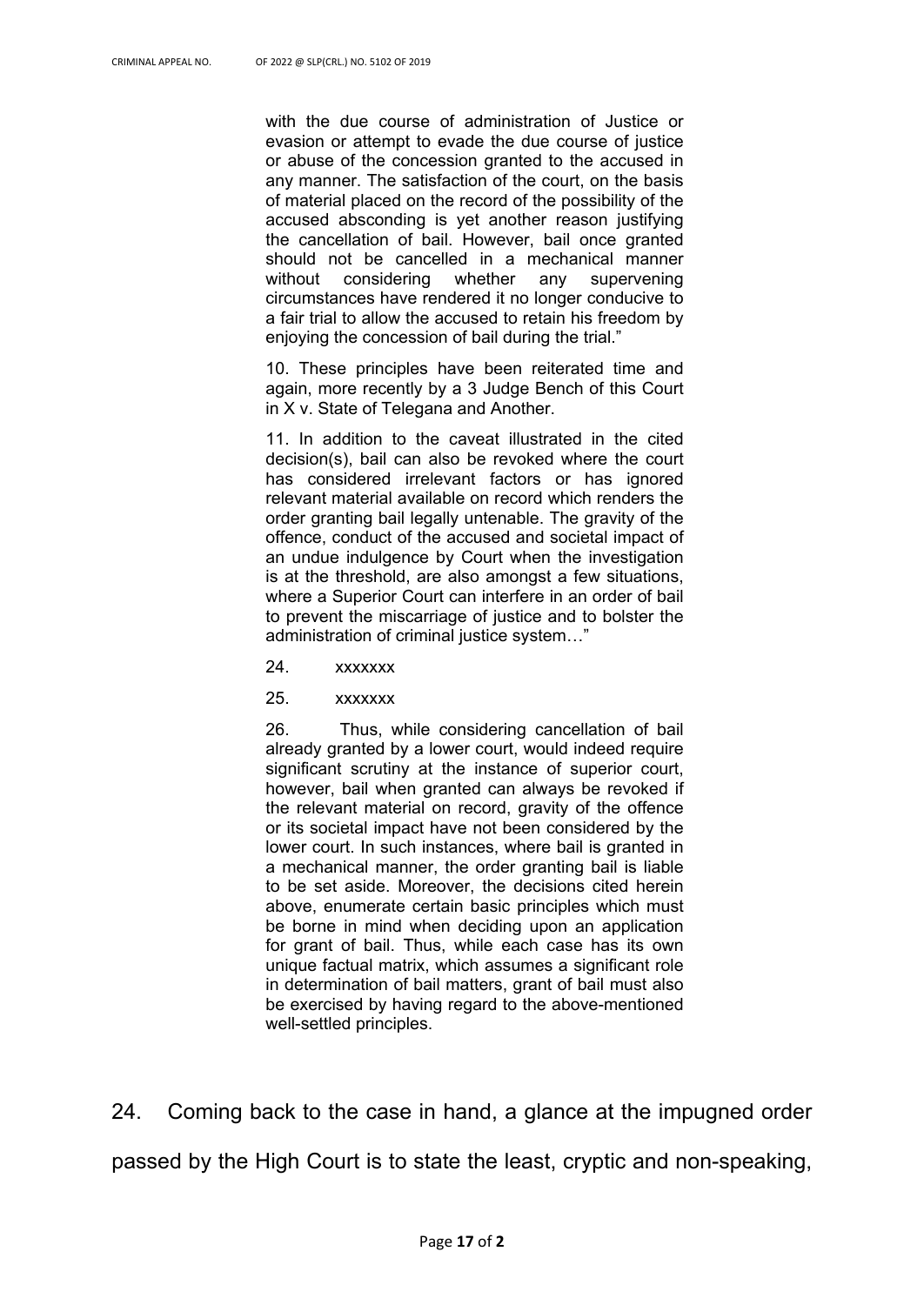amply demonstrating non-application of mind. The High Court appears to have shut its eyes to the common submissions made by learned counsel for the appellant/complainant and the counsel for the State that the respondent No.2 is a hardened criminal with several cases registered against him. Enclosed with the additional affidavit filed by the respondent No. 1- State, is a list of cases registered against the respondent No. 2 which reveals that he has faced / is still facing trial in the following thirty-seven cases registered against him under the IPC, The Arms Act, 1959, The Uttar Pradesh Gangsters and Anti-Social Activities (Prevention) Act, 1986, The U.P. Control of Goondas Act, 1970, The Scheduled Castes and the Scheduled Tribes (Prevention of Atrocities) Act, 1989, etc., where the offences are grave in nature:-

| S.<br>No.        | Crime No. & P.S.        | <b>District</b> | <b>Versus</b>                | Section                                            | Court                                             | <b>Status</b>                                       |
|------------------|-------------------------|-----------------|------------------------------|----------------------------------------------------|---------------------------------------------------|-----------------------------------------------------|
| 1.               | 270/86,<br>P.S. Shahbad | Rampur          | Shivraj Singh @<br>Lallababu | 25 Arms Act                                        | Judicial<br>Magistrate                            | Sentence to<br>the sentence<br>already<br>undergone |
| $\overline{2}$ . | 271/86<br>P.S. Shahbad  | Rampur          | -do-<br>-do-                 | 395, 397,<br>339 IPC                               | $F.T.C. - 2,$<br>Rampur                           | Acquitted                                           |
| 3.               | 187/88<br>P.S. Shahbad  | Rampur          | -do-                         | 3(1)<br>Gangster<br>Act                            | Additional<br><b>District</b><br>Judge,<br>Rampur | Acquitted                                           |
| 4.               | 201/92                  | Rampur          | -do-                         | 302 IPC                                            | $F.T.C. - 2,$<br>Rampur                           | Acquitted                                           |
| 5.               | 189/95<br>P.S. Shahbad  | Rampur          | -do-                         | 342/323/<br>355/504/<br>506                        | J.M                                               | Acquitted                                           |
| 6.               | 184/96<br>P.S. Shahbad  | Rampur          | -do-                         | 3/4 Gunda<br>Act                                   | A.D.M.                                            | Closed                                              |
| 7.               | 485/98<br>P.S. Shahbad  | Rampur          | -do-                         | 323/506 IPC<br>$8 \frac{3(1)}{10}$<br>S.C.S.T. Act | $A.D.J.-2$                                        | Acquitted                                           |
| 8.               | 185/96<br>P.S. Shahbad  | Rampur          | -do-                         | 147/148/148<br>/307 IPC                            | F.T.C.-2                                          | Acquitted                                           |
| 9.               | 281/99<br>P.S. Shahbad  | Rampur          | -do-                         | 3/4 Gunda<br>Act                                   | A.D.M                                             | Acquitted                                           |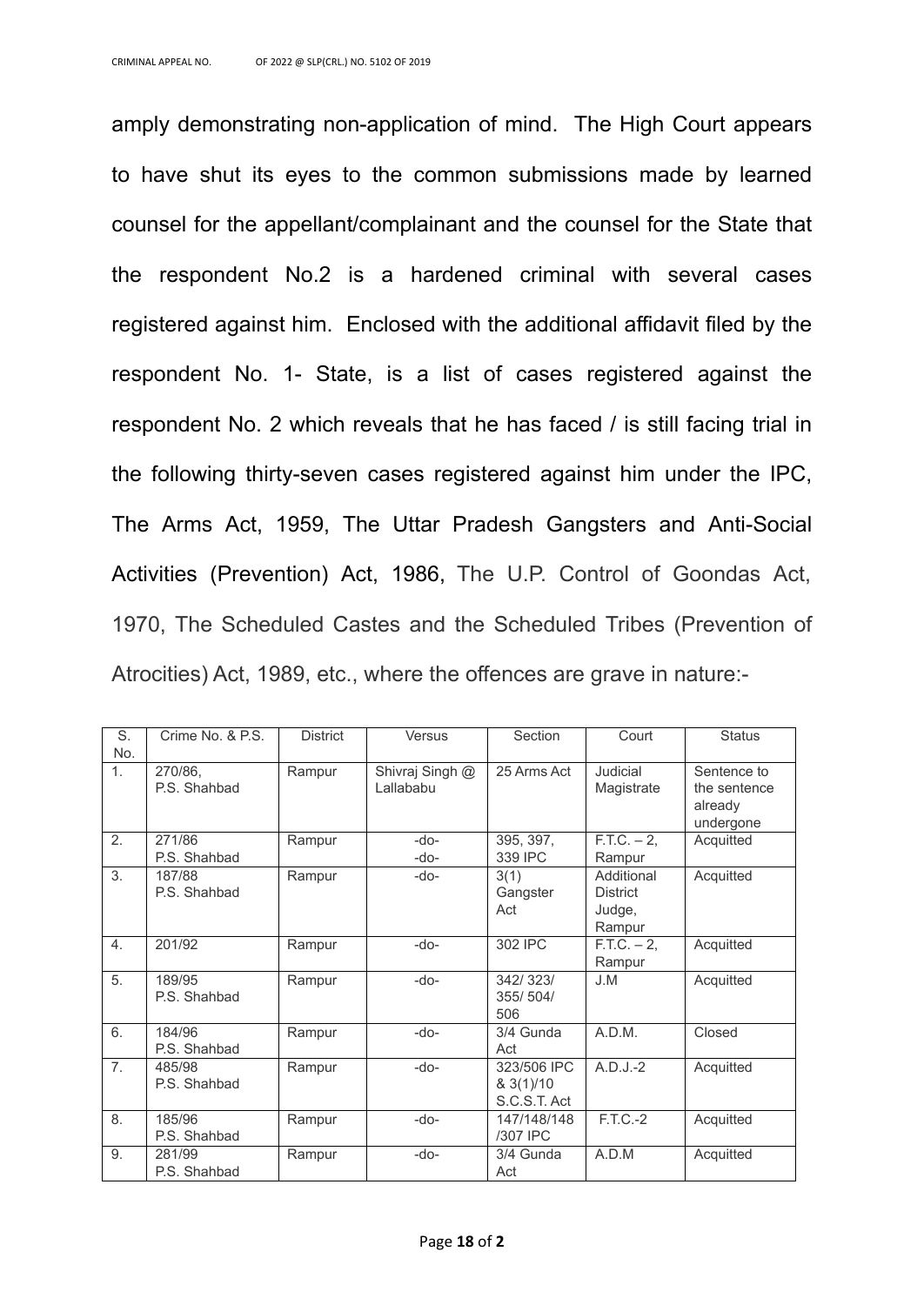| 10.               | 493/98<br>P.S. Shahbad   | Rampur | -do- | 420/467/<br>468/504/506                                                     | A.C.J.M. – 2            | Closed                              |
|-------------------|--------------------------|--------|------|-----------------------------------------------------------------------------|-------------------------|-------------------------------------|
| 11.               | 628A/05                  | Rampur | -do- | <b>IPC</b><br>452/352/504                                                   | J.M.                    | Pending                             |
| 12.               | P.S. Shahbad<br>626/05   | Rampur | -do- | /506 IPC<br>307/504/506                                                     | $\overline{F.T.C. - 2}$ | Acquitted                           |
| 13.               | P.S. Shahbad<br>363/06   | Rampur | -do- | <b>IPC</b><br>3/4 Gunda                                                     | A.D.M.                  | Acquitted                           |
| 14.               | P.S. Shahbad<br>12171/08 | Rampur | -do- | Act<br>147/148/283                                                          | A.C.J.M. – 2            | Closed                              |
|                   | P.S. Shahbad             |        |      | /34 IPC & 6<br>United Act                                                   |                         |                                     |
| 15.               | 670/09<br>P.S. Shahbad   | Rampur | -do- | 3(1)<br>Gangster<br>Act                                                     | $A.D.J.-5$              | Stay from the<br><b>High Court</b>  |
| 16.               | 1207/09<br>P.S. Shahbad  | Rampur | -do- | 448/380 IPC                                                                 | J.M.                    | Pending                             |
| 17.               | 507/11<br>P.S. Shahbad   | Rampur | -do- | 147/506 IPC                                                                 | J.M.                    | Acquitted                           |
| 18.               | 537/11<br>P.S. Shahbad   | Rampur | -do- | 147/48/149<br><b>IPC</b>                                                    | $F.T.C.-1$              | Acquitted                           |
| 19.               | 538/11<br>P.S. Shahbad   | Rampur | -do- | 147/148/307<br>/353/149/<br>506 IPC & 7<br>Criminal law<br>Amendment<br>Aaw | $F.T.C.-1$              | Acquitted                           |
| 20.               | 313/91<br>P.S. Shahbad   | Rampur | -do- | 447/325/504<br>/506 IPC &<br>3(1)/10 S.C/<br>S.T. Act                       | J.M.                    | F.R. Filed                          |
| 21.               | 391/99<br>P.S. Shahbad   | Rampur | -do- | 448/379/504<br>/506 IPC &<br>3(1)/10<br>S.C.S.T. Act                        | $A.D.J.-4$              | Acquitted                           |
| $\overline{22}$ . | 137/88<br>P.S. Shahbad   | Rampur | -do- | 323/324/325<br>IPC &<br>3(1)/10<br>S.C.S.T. Act                             | $A.D.J.-4$              | Acquitted                           |
| 23.               | 187/88<br>P.S. Shahbad   | Rampur | -do- | 3(1)<br>Gangster<br>Act                                                     | $A.D.J.-5$              | Acquitted                           |
| 24.               | 485/94<br>P.S. Shahbad   | Rampur | -do- | 147/148/324<br>/504/506<br>IPC & 3(1)10<br>S.STAct                          | A.D.J. – 2              | Acquitted                           |
| 25.               | 158/97<br>P.S. Shahbad   | Rampur | -do- | $3(1)$ Gunda<br>Act                                                         | A.D.M.                  | Closed                              |
| 26.               | 345/99<br>P.S. Shahbad   | Rampur | -do- | 147/148/149<br>/325/307<br><b>IPC</b>                                       | J.M.                    | <b>Final Report</b>                 |
| 27.               | 169/10<br>P.S. Shahbad   | Rampur | -do- | 147/323/504<br>/506 IPC                                                     | J.M.                    | Acquitted                           |
| 28.               | 841/11<br>P.S. Shahbad   | Rampur | -do- | 307/326 IPC                                                                 | J.M.                    | Final report                        |
| 29.               | 507/11<br>P.S. Shahbad   | Rampur | -do- | 147/506 IPC                                                                 | J.M.                    | Acquitted                           |
| 30.               | 623/05<br>P.S. Shahbad   | Rampur | -do- | 302 IPC                                                                     | $A.D.J. - 1$            | Life<br>imprisonment                |
| 31.               | 380/19<br>P.S. Shahbad   | Rampur | -do- | 364/323/504<br>/506 IPC                                                     | A.C.J.M. – 2            | Final report for<br>cancellation of |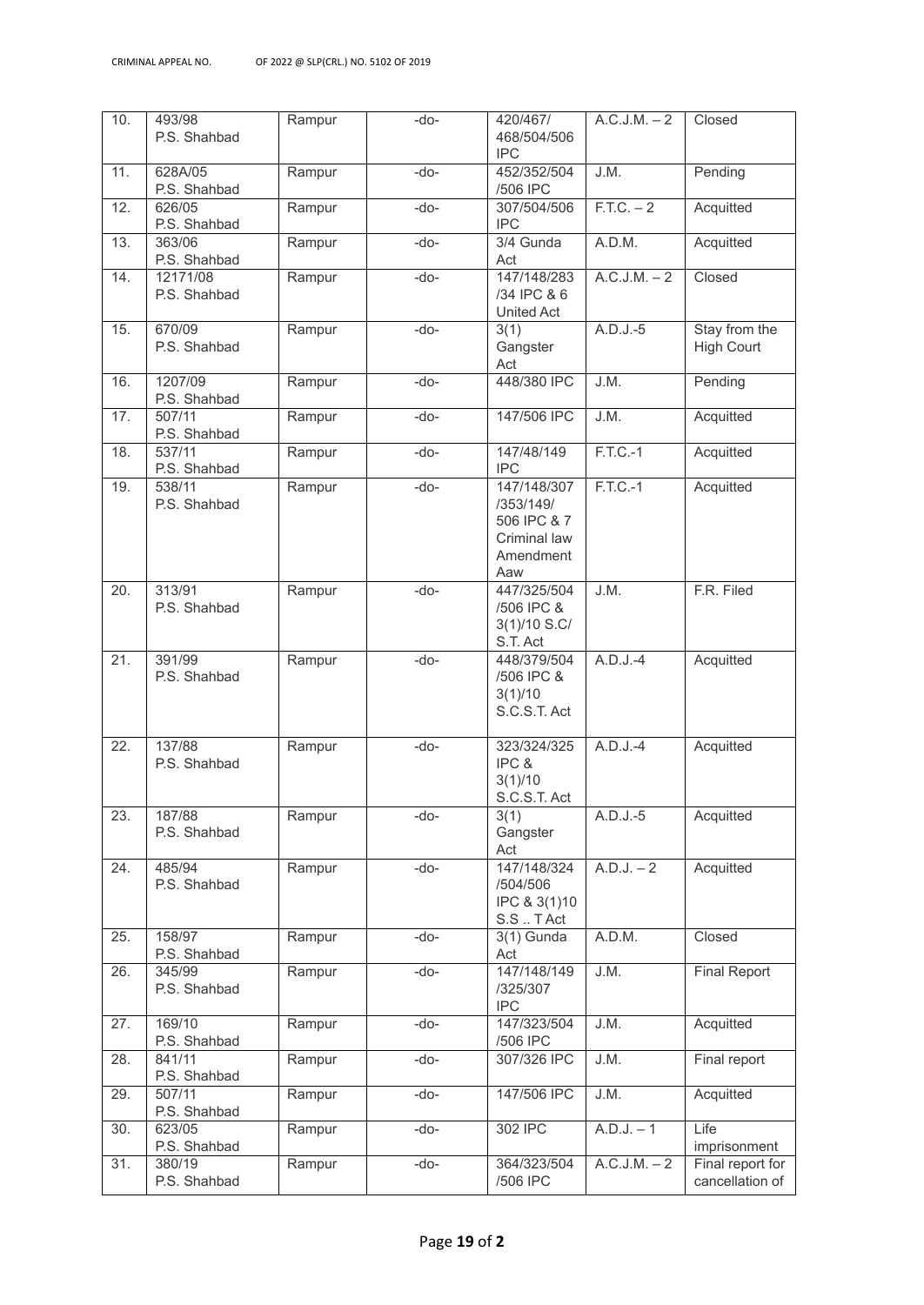|     |              |        |                   |             |                 | crime            |
|-----|--------------|--------|-------------------|-------------|-----------------|------------------|
| 32. | 450/19       | Rampur | $-do-$            | 147/148/341 | A.C.J.M. – 2    | Final report for |
|     | P.S. Shahbad |        |                   | /279/338/50 |                 | cancellation of  |
|     |              |        |                   | 4/307/506   |                 | crime            |
|     |              |        |                   | IPC.        |                 |                  |
| 33. | 499/19       | Rampur | -do-              | 147/148/307 | A.C.J.M. – 2    | Pending          |
|     | P.S. Shahbad |        |                   | /506 IPC    |                 | investigation    |
| 34. | 1031/2009    | Rampur | State Vs.         | 147/148/149 | A.C.J.M. – 2    | Under trial      |
|     | P.S. Shahbad |        | Munna Lal &       | /323/283/   | <b>District</b> |                  |
|     |              |        | Ors.              | 7-Act       | Rampur          |                  |
| 35. | 3633/2016    | Rampur | State Vs.         | 420/467/468 | A.C.J.M. – 2    | Under trial      |
|     | P.S. Shahbad |        | Shivraj Singh     | IPC.        |                 |                  |
| 36. | 232/2012     | Rampur | -State Vs. Bairai | 3(1)        | A.S.J.          | Under trial      |
|     | P.S. Shahbad |        | Singh             | Gangster    | Gangster        |                  |
|     |              |        |                   | Act         | Rampur          |                  |
| 37. | 195/2021     | Rampur | State Vs. Sonu    | 304/120-8   | Special         | Under trial      |
|     | P.S. Shahbad |        | & Ors.            | IPC.        | Judge/          |                  |
|     |              |        |                   |             | S.C.S.T.        |                  |
|     |              |        |                   |             | Rampur          |                  |

25. Even if one ignores eighteen cases, out of the aforesaid list of cases registered against the respondent No.2, fact remains that he is continuing to face trial in the remaining cases.

26. In one such case, subject matter of Criminal Appeal No.770 of 2011 registered against the respondent No.2 for offences under Sections 364 and 506 IPC, the bail application moved by him was rejected by the learned Additional Sessions Judge, Rampur. When the respondent No.2 moved a similar application before the High Court under Section 439 of the Cr.P.C., the same was allowed vide order dated  $26<sup>th</sup>$  July, 2012. Aggrieved by the said order, the complainant therein, Ash Mohammed preferred an appeal before this Court registered as Criminal Appeal No.1456 of 2012. After taking into consideration the involvement of the respondent No.2 in several crimes, duly extracted in para 27 of the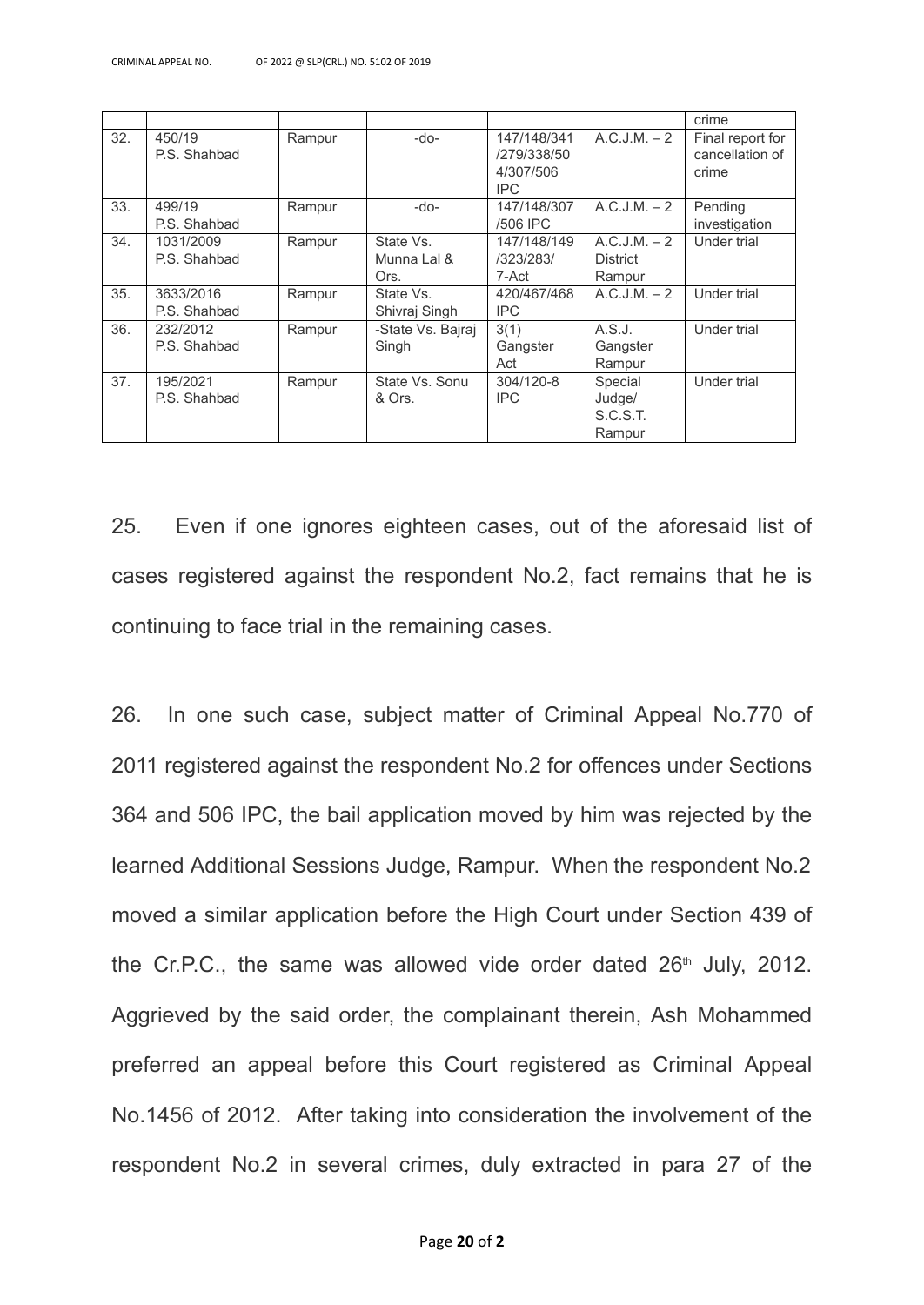judgment in *Ash Mohammad v. Shiv Raj Singh alias Lalla Babu And*

*Another*<sup>9</sup>, a Division Bench of this Court had questioned the propriety of the order granting bail to the respondent No.2, and had set aside the impugned order. Speaking for the Bench, Justice Dipak Misra (as the then Hon'ble Chief Justice was) held as under:

> "30. We may usefully state that when the citizens are scared to lead a peaceful life and this kind of offences usher in an impediment in establishment of orderly society, the duty of the court becomes more pronounced and the burden is heavy. There should have been proper analysis of the criminal antecedents. Needless to say, imposition of conditions is subsequent to the order admitting an accused to bail. The question should be posed whether the accused deserves to be enlarged on bail or not and only thereafter issue of imposing conditions would arise. We do not deny for a moment that period of custody is a relevant factor but simultaneously the totality of circumstances and the criminal antecedents are also to be weighed. They are to be weighed in the scale of collective cry and desire. The societal concern has to be kept in view in juxtaposition of individual liberty. Regard being had to the said parameter we are inclined to think that the social concern in the case at hand deserves to be given priority over lifting the restriction on liberty of the accused."

27. It is also noteworthy that in the past decade, six cases more have been registered against the respondent No.2, as would be apparent from a comparison of the list forming a part of the order in the case of *Ash Mohammad (supra)* with the current list extracted above. It is also relevant to note that the list that has been furnished to this Court by the respondent No.1-State, does not mention eleven cases that had been mentioned in the list of cases pending against the respondent No.2 and

<sup>19</sup> (2012) 9 SCC 446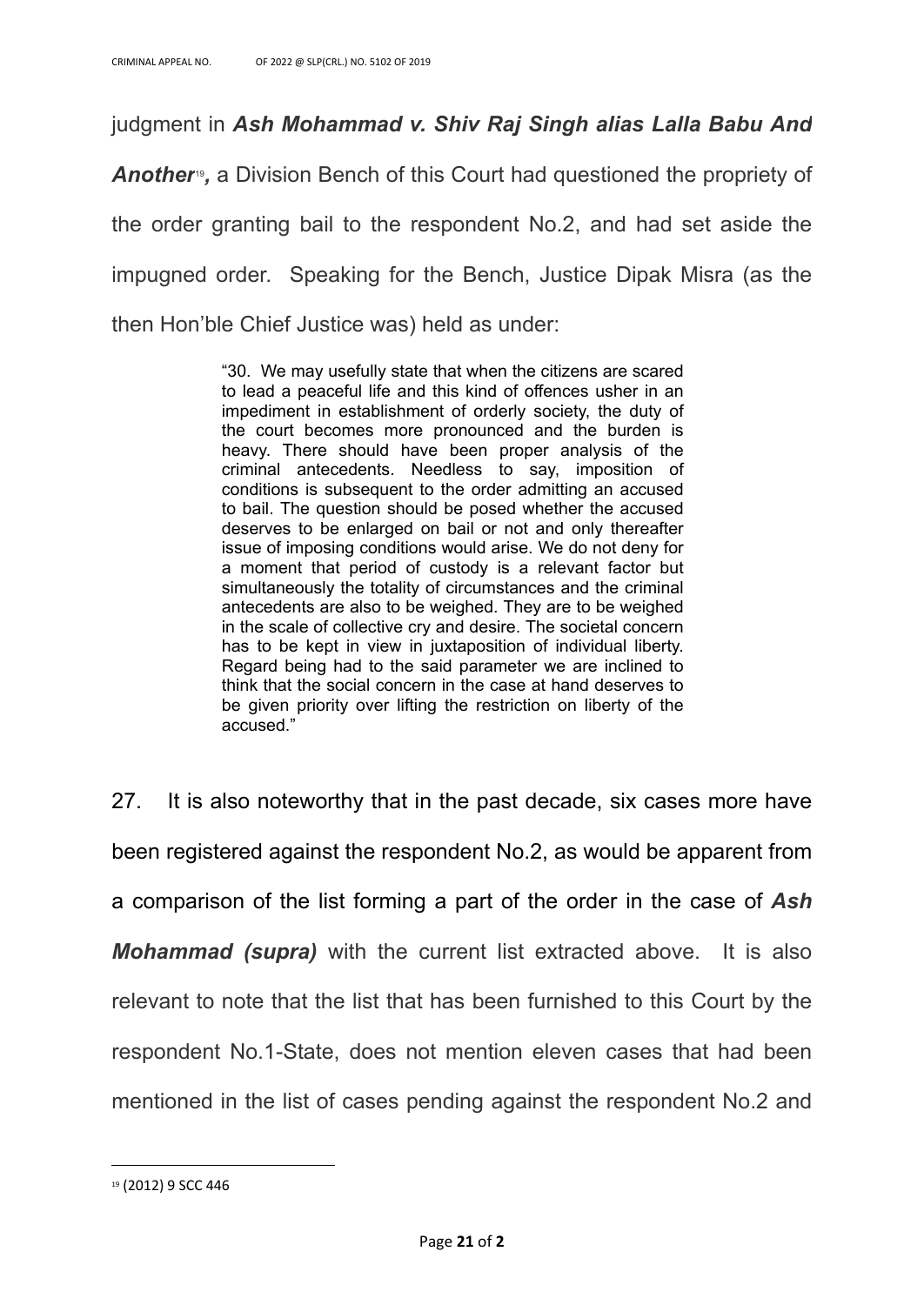extracted in para 27 of the order passed in *Ash Mohammad (supra),* at Sr. Nos. 4, 12, 17 and 23 to 30. If the said cases are added to the current list of thirty-seven criminal cases registered against the respondent No.2, the number of criminal cases registered against the him would swell to fifty.

28. In the above facts and circumstances, we are compelled to observe that the High Court has failed to factor in the relevant material before passing an order enlarging the respondent No.2 on bail. Not just that, the High Court has seriously erred in not offering any reason, good, bad or indifferent, for exercising its discretion in favour of the said respondent. There is no reference made to any particular element that has persuaded the High Court to pass the impugned order granting bail to the respondent No.2. Mechanically recording the submissions made by the learned counsel for the accused and the complainant and noting the protest of the learned counsel for the State and thereafter proceeding to release the respondent No.2 on bail by pre-fixing the operative para of the order with the words *"In view of the aforesaid"*, can hardly reflect application of judicial mind by the Court. As an Appellate Court, we are completely at seas to discern the factors that have weighed with the High Court to enlarge the respondent No.2 on bail.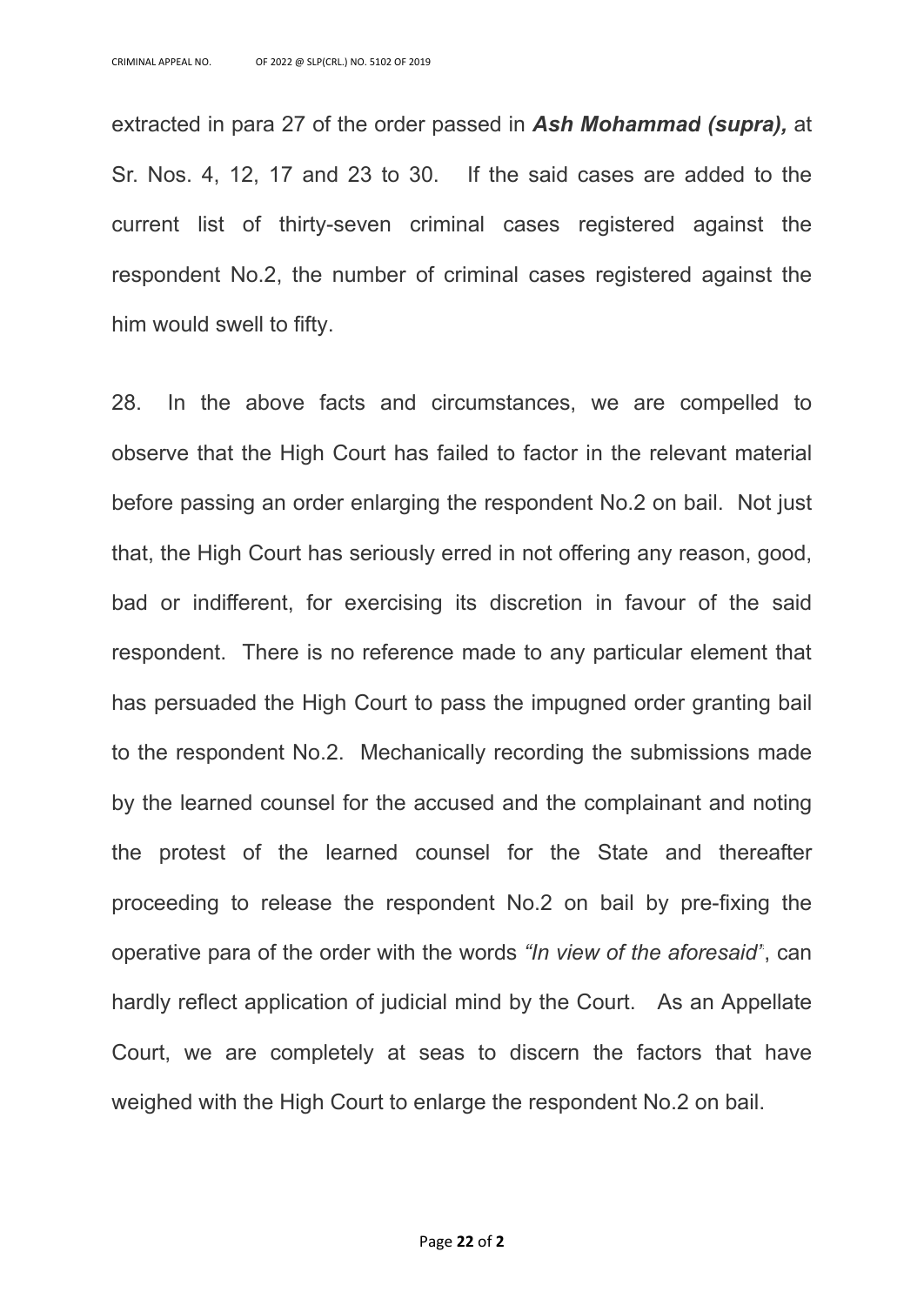## 29. In *Puran v. Rambilas<sup>20</sup>* pointing out the vice of arbitrariness in an

unreasoned order, this Court held that: -

"8. …Giving reasons is different from discussing merits or demerits. At the stage of granting bail a detailed examination of evidence and elaborate documentation of the merits of the case ha not to be undertaken. What the Additional Sessions Judge ad done in the order dated 11-9- 2000 was to discuss the merits and demerits of the evidence. That was what was deprecated. That did not mean that whilst granting bail some reasons for prima facie concluding why bail was being granted did not have to be indicated."

## 30. In *Kalyan Chandra Sarkar v. Rajesh Ranjan alias Pappu Yadav*

#### *And Another*<sup>21</sup> it was observed by this Court that*: -*

"11. The law in regard to grant or refusal of bail is very well settled. The court granting bail should exercise its discretion in a judicious manner and not as a matter of course. Though at the stage of granting bail a detailed examination of evidence and elaborate documentation of the merit of the case need not be undertaken, there is a need to indicate in such orders reasons for prima facie concluding why bail was being granted particularly where the accused is charged of having committed a serious offence. Any order devoid of such reasons would suffer from non-application of mind. It is also necessary for the court granting bail to consider among other circumstances, the following factors also before granting bail; they are:

(*a*) The nature of accusation and the severity of punishment in case of conviction and the nature of supporting evidence.

(*b*) Reasonable apprehension of tampering with the witness or apprehension of threat to the complainant.

(*c*) Prima facie satisfaction of the court in support of the charge."

<sup>20</sup> (2001) 6 SCC 338

<sup>21</sup> (2004) 7 SCC 528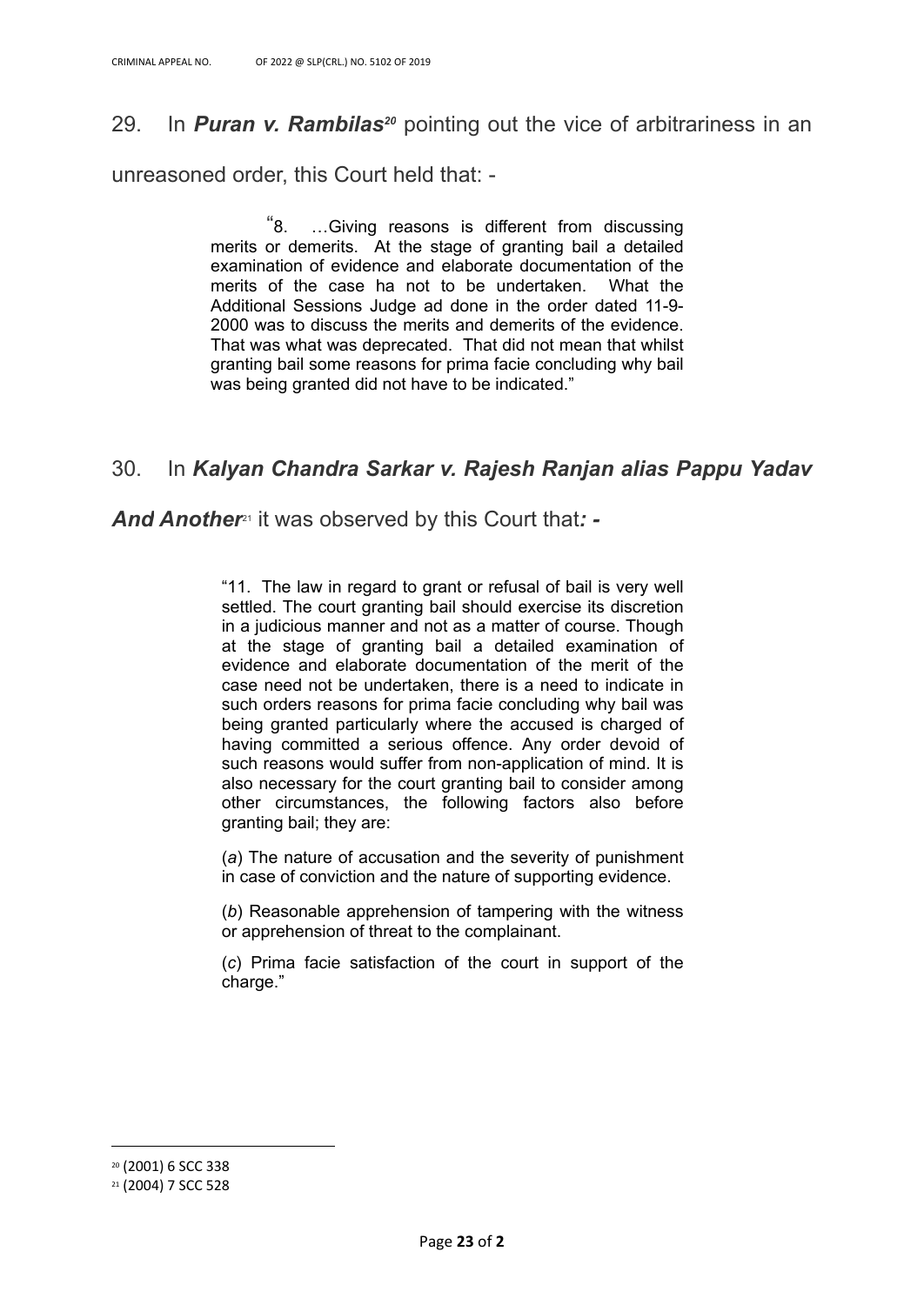31. Citing the aforesaid decision, in *Mahipal (supra)*, this Court has

stressed the necessity of recording reasons for granting bail in offences

that are non-bailable in nature in the following words: -

"25. Merely recording "having perused the record" and "on the facts and circumstances of the case" does not subserve the purpose of a reasoned judicial order. It is a fundamental premise of open justice, to which our judicial system is committed, that factors which have weighed in the mind of the Judge in the rejection or the grant of bail are recorded in the order passed. Open justice is premised on the notion that justice should not only be done, but should manifestly and undoubtedly be seen to be done. The duty of Judges to give reasoned decisions lies at the heart of this commitment. Questions of the grant of bail concern both liberty of individuals undergoing criminal prosecution as well as the interests of the criminal justice system in ensuring that those who commit crimes are not afforded the opportunity to obstruct justice. Judges are duty-bound to explain the basis on which they have arrived at a conclusion."

32. In the instant case, looking at the gravity of the offence committed by the respondent No. 2 under Section 302 of the IPC for which he has been convicted by the trial Court and awarded a sentence of life imprisonment and noting that the period of custody undergone by him is only for nine months and further, having regard to his criminal antecedents, we have no hesitation in quashing and setting aside the impugned order dated  $19<sup>th</sup>$  September, 2018 passed by the High Court. The bail bonds of the respondent No.2 are cancelled and he is directed to surrender forthwith. The appeal is disposed of in the above terms.